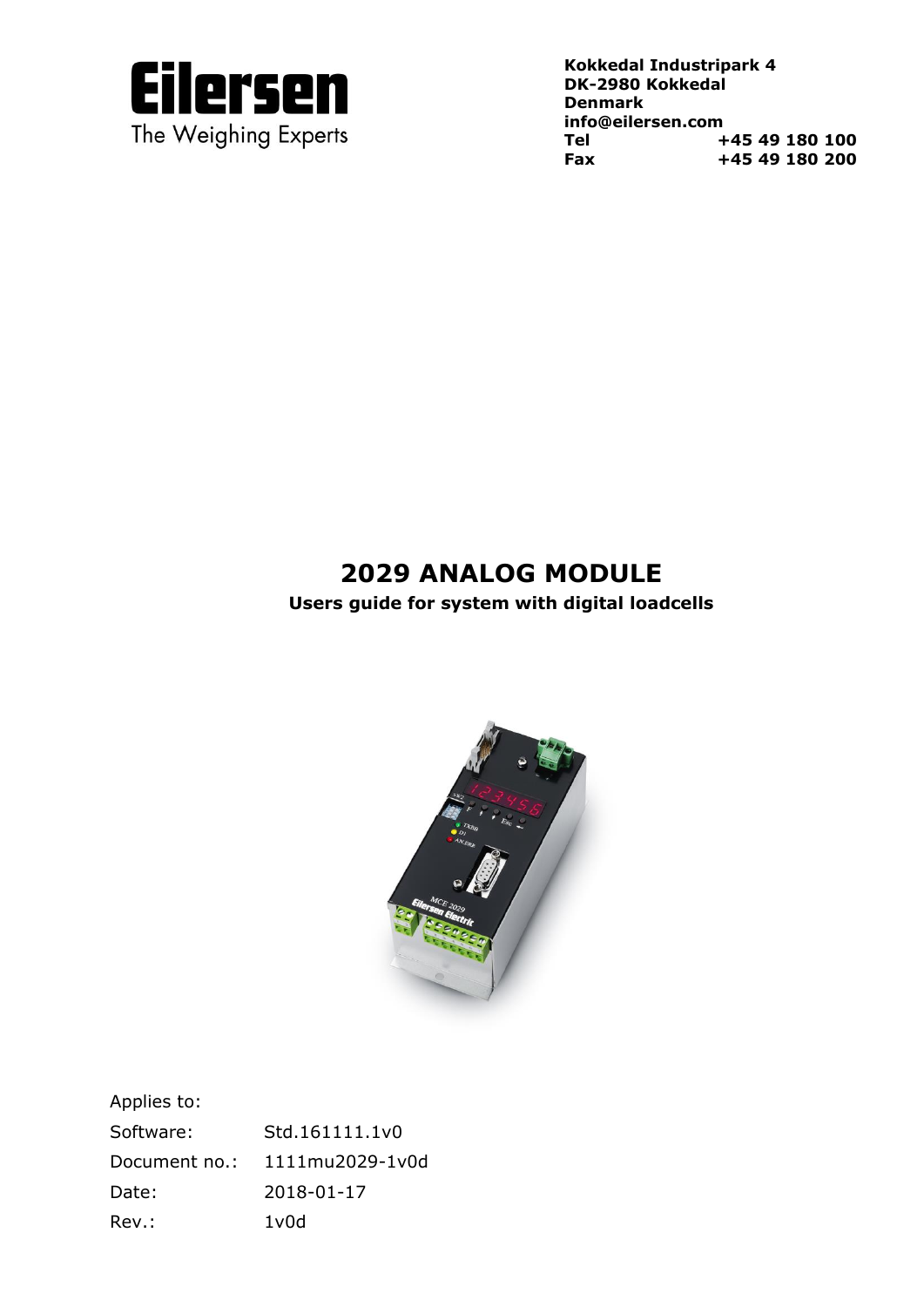

# 1) Contents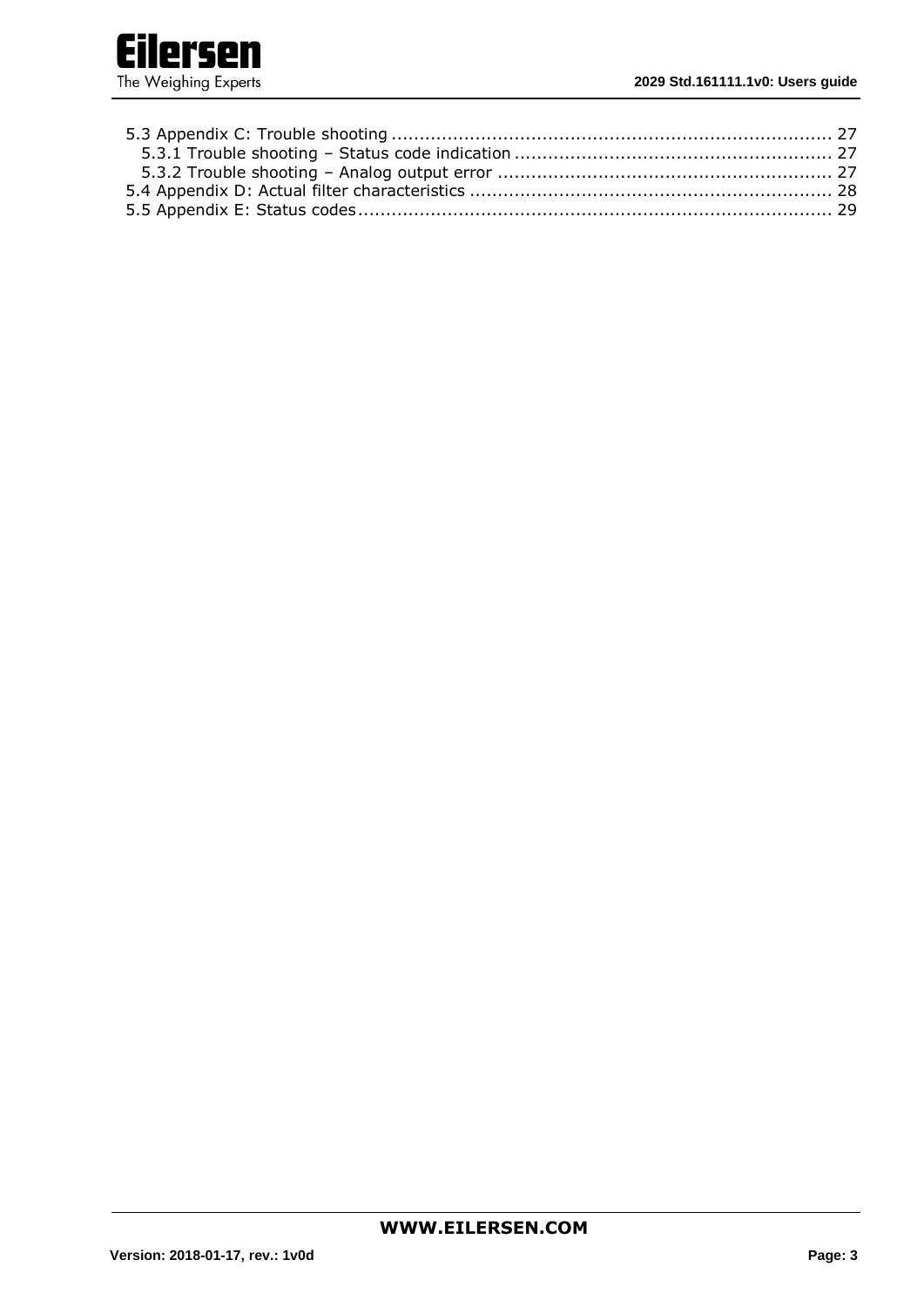

# **2) Operation**

#### **2.1 Introduction**

This document describes the 2029 analog module from Eilersen Electric, when equipped with the software version stated on the front page.

With the software version specified on the front page, the 2029 analog module is capable of transmitting the weight for a system with up to 8 loadcells as an analog 4-20 mA signal (or 0-10V depending on factory settings). Each loadcell is connected to the 2029 analog module through a loadcell interface module.

The 2029 analog module is operated using a 6 digit display and 5 keys for viewing/configuring a series of system parameters.

By use of DIP switches it is possible to include one of 15 different FIR filters, that will be used to filter the weight signal.

**IMPORTANT: Load cell modules and instrumentation must be placed outside the hazardous zone if the load cells are used in hazardous ATEX (Ex) area. Furthermore, only ATEX certified load cells and instrumentation can be used in ATEX applications.**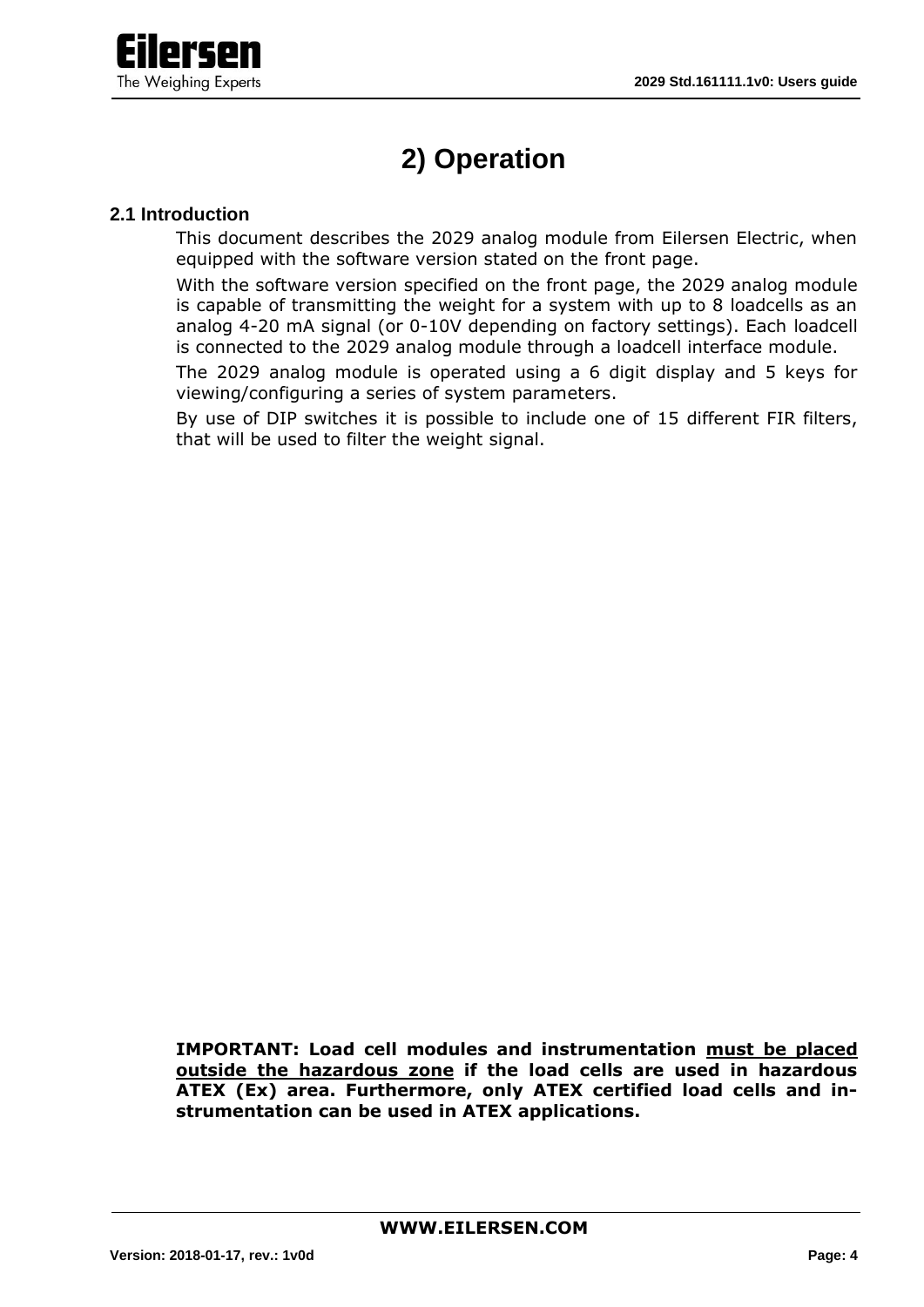

#### **2.2 Power-up sequence**

When power is applied to the 2029 system, the following steps will be performed:

- The **D1** lamp (LED) will turn ON and back OFF shortly after.
- For 2 seconds all segments in the display will be lit like this:



This allows for inspection that display and all lamps are working.

• For 2 seconds the display will then show:



• For 3 seconds the display will show its program date like this:

• For 3 seconds the display will show its program revision like this:



During this period the 2029 system will start communicating with the loadcells and the **TXBB** lamp will turn ON.

• The 2029 system is ready and enters the normal operation mode showing the **LoAd** parameter.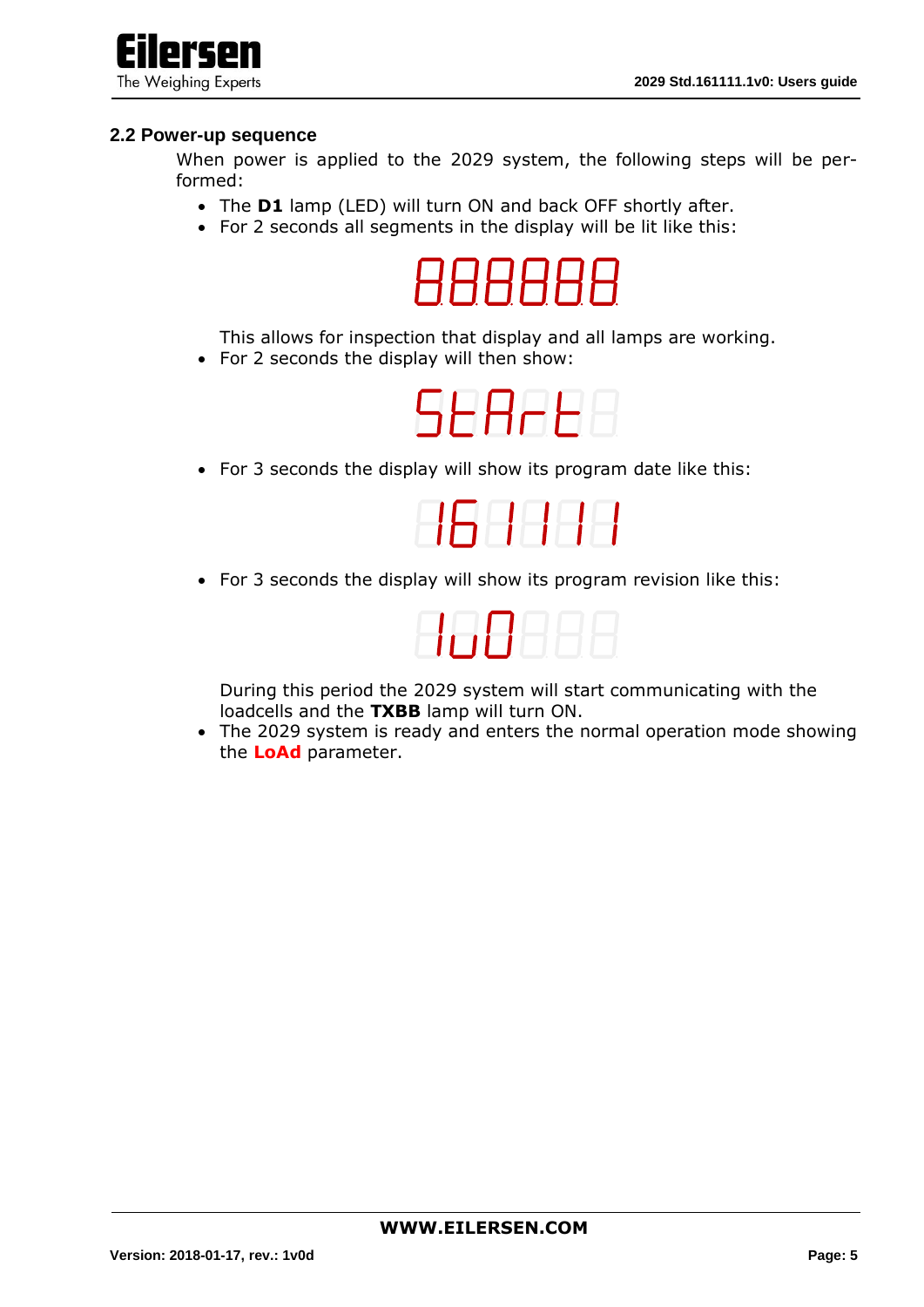

#### **2.3 Operator panel**

The operator panel holds a 6 character LED display, a number of lamps, keys and DIP switches. The display will normally show the actual load indication or other parameters used to operate/configure the 2029 system. Below the display the five keys are located.

#### **2.3.1 Lamp functionality**

The different lamps located in the front panel of the 2029 system work as follows:

| <b>TXBB</b>   | Turns ON (green) when 2029 is communicating with the loadcells.    |
|---------------|--------------------------------------------------------------------|
| D1            | Turns ON (yellow) when a key is activated or entry is in progress. |
| <b>AN.ERR</b> | Turns ON (red) if an error is detected on the analog output.       |

#### **2.3.2 Key functionality**

The general function of the keys in the front panel is as follows:

| $\lceil \mathsf{F} \rceil$            | Step to next parameter in parameter list.                                                                                   |
|---------------------------------------|-----------------------------------------------------------------------------------------------------------------------------|
| $\boxed{\textcolor{red}{\textbf{f}}}$ | Starts data entry of the selected parameter and increments value.                                                           |
| $\lceil \blacklozenge \rceil$         | Starts data entry of the selected parameter and decrements value.                                                           |
| $\boxed{\text{Esc}}$                  | Aborts data entry without change, or steps to previous parameter.                                                           |
| $\overline{\blacktriangleleft}$       | Accepts adjusted value and terminates data entry. This key must be<br>pressed in order to accept any change of a parameter. |
|                                       |                                                                                                                             |

Further description of the keys is made below in the chapter "Data entry".

#### **2.4 General display and keyboard behavior**

When a parameter is shown the display will alternately show "**XXXXXX**" and "**YYYYYY**". Here "**XXXXXX**" will be a text indicating the actual parameter name, and "**YYYYYY**" will indicate the actual value or request belonging to this parameter.

The next parameter in the parameter list (see below) can be shown by pressing the **F** key, and the previous key can be shown by pressing the **Esc** key.

By continuous holding down a key, a keyboard repeat feature will be activated after a while, which gradually increases the speed by which the key is automatically considered reactivated.

By holding down the  $\lceil \cdot \rceil$  key and then pressing the  $\lceil \cdot \rceil$  key the **LoAd** parameter is selected.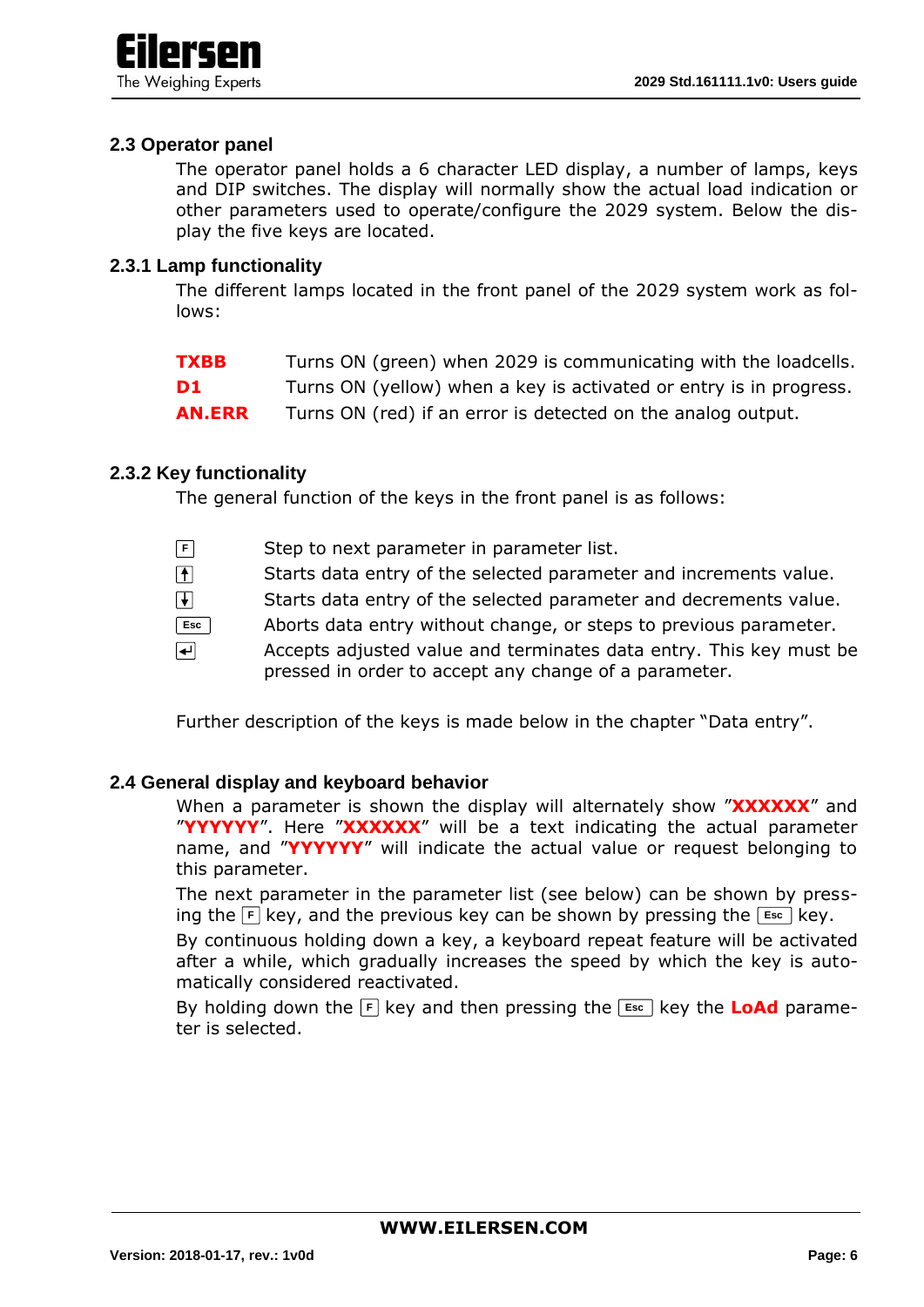

### **2.5 Parameter list**

The 2029 system has the following parameters, which can be viewed and possibly changed using the user interface:

| <b>PARAMETER</b> | <b>DESCRIPTION</b>                                                    |
|------------------|-----------------------------------------------------------------------|
| LoAd             | Display current load on loadcells.                                    |
| OutPut           | Display current analog output signal (0.00-20.00mA).                  |
| <b>PASS</b>      | Display/Change password for unlocking/locking data entry.             |
| ZEro             | Request zero of current load indication.                              |
| CAL.L.           | Display/Change calibration load used.                                 |
| CAL.             | Perform system calibration.                                           |
| CAL.F.           | Display/Change system calibration factor (default is 524288).         |
| n.Lc.            | Display/Change number of loadcells connected.                         |
| n.Crn.           | Display/Change number of supporting corners.                          |
| Int.PEr.         | Display/Change integration period (measurement time in ms).           |
| Unit             | Display/Change weighing range unit (Kg, Lb., Gram, Tons).             |
| dPno             | Display/Change weighing range dpno (digits after decimal point).      |
| div              | Display/Change weighing range division.                               |
| SP. 1            | Display/Change setpoint for controlling digital output OUT1.          |
| SP. 2            | Display/Change setpoint for controlling digital output OUT2.          |
| An.SP.           | Display/Change load value for full analog output signal.              |
| An.Err.          | Display/Change analog output value used during error (0.00-20.00).    |
| An.tESt          | Enter analog test mode and output different test values (0.00-20.00). |
| An.tyPE          | Display/Change signal type transferred on analog output.              |
| rS485            | Display/Change signal type transferred on serial RS485 channel.       |
| Lc. $0 -$ Lc. 7  | Display individual loadcell signals/status for connected loadcells.   |

During normal operation the **LoAd** parameter should be selected for display of actual load on the loadcells. A complete description of the different parameters and their usage is given below.

#### **2.6 Data entry and requests**

In order to make changes to the different parameters or to perform requests from the keyboard (perform a zero etc.), the parameters have to be unlocked by setting the correct password as described later. Changing parameters (including the password) and performing requests from a parameter is done as follows.

## **2.6.1 Changing/adjusting parameters**

Once a parameter is selected, then its value can be changed/adjusted by using the keys as follows:

- $\lceil \cdot \rceil$  or  $\lceil \cdot \rceil$  Use the up and down keys until the desired value is reached.
- $\overline{ }$ Once the desired value is reached, the  $\blacktriangleleft$  key **MUST** be pressed in order to accept the new parameter value.

**Esc** or **F** Aborts data entry without any changes to the parameter value.

Please note that some parameters can only be set to certain predetermined values. When parameter entry is in progress the yellow **D1** lamp will be ON to indicate this. The D1 lamp will turn OFF once the data entry is completed by pressing the  $\leftarrow$  key or aborted by pressing the **Esc** key or the **F** key.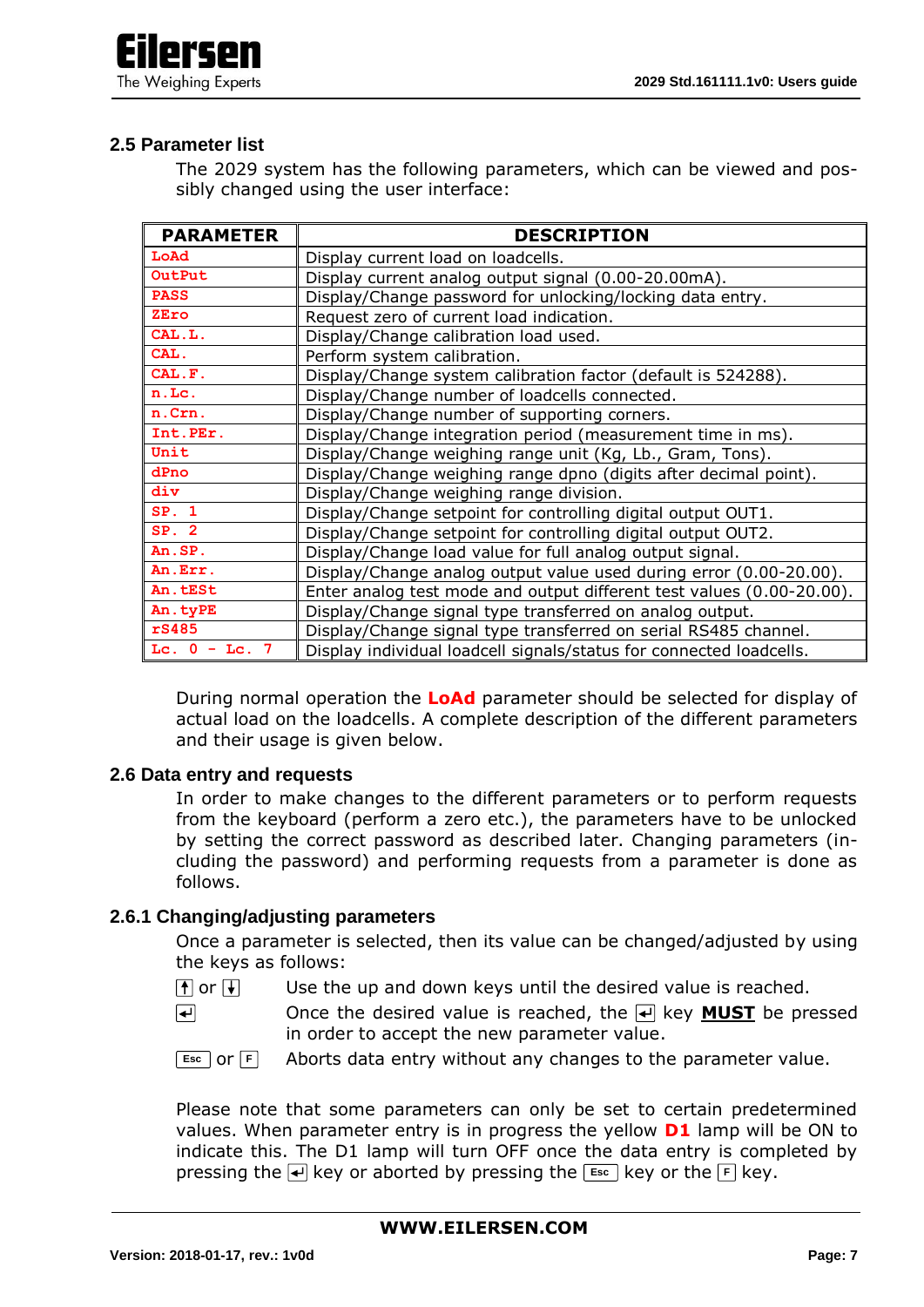

# **Example - Changing calibration load from 0.000 to 1.250:**

After having ensured the correct password is set use the **F** key (possibly the **Esc** key instead) to step forward (or backwards) to the **CAL.L.** parameter.

- Then use the  $\uparrow$  key and the  $\uparrow$  key until the display shows **1.250**.
- The yellow **D1** lamp will be ON during the above process.
- Press the  $\leftarrow$  key to accept the new value and complete the data entry.
- The yellow **D1** lamp will turn OFF once the data entry is completed.

#### **2.6.2 Performing requests**

Some parameters are used to perform requests (such as zeroing) instead of changing/adjusting a parameter. Once such a parameter is selected, then the corresponding request can be performed by using the keys as follows:

 $\overline{\blacktriangleleft}$ Press the  $\leftarrow$  key to perform the selected request.

#### **Example – Performing a zero when display shows 0.120:**

After having ensured the correct password is set use the **F** key (possibly the **Esc** key instead) to step forward (or backwards) to the **ZEro** parameter where the load indication shows **0.120**.

- Then press the  $\left| \cdot \right|$  key to perform the zero.
- Inspect that the request has been performed and that the load indication shows **0.000**.

#### **2.6.3 Data locking and unlocking**

When the power is turned on all parameters are locked. The parameters can be unlocked by setting the correct password in the **PASS** parameter. As long as the password differs from the correct password, **ALL** parameter change and user requests from the keyboard are locked. The password for unlocking and allowing parameter change is:

#### 1357

**Note:** If the display is left showing the **LoAd** parameter without any keyboard activity for 5 minutes or more, the password will automatically reset to 0.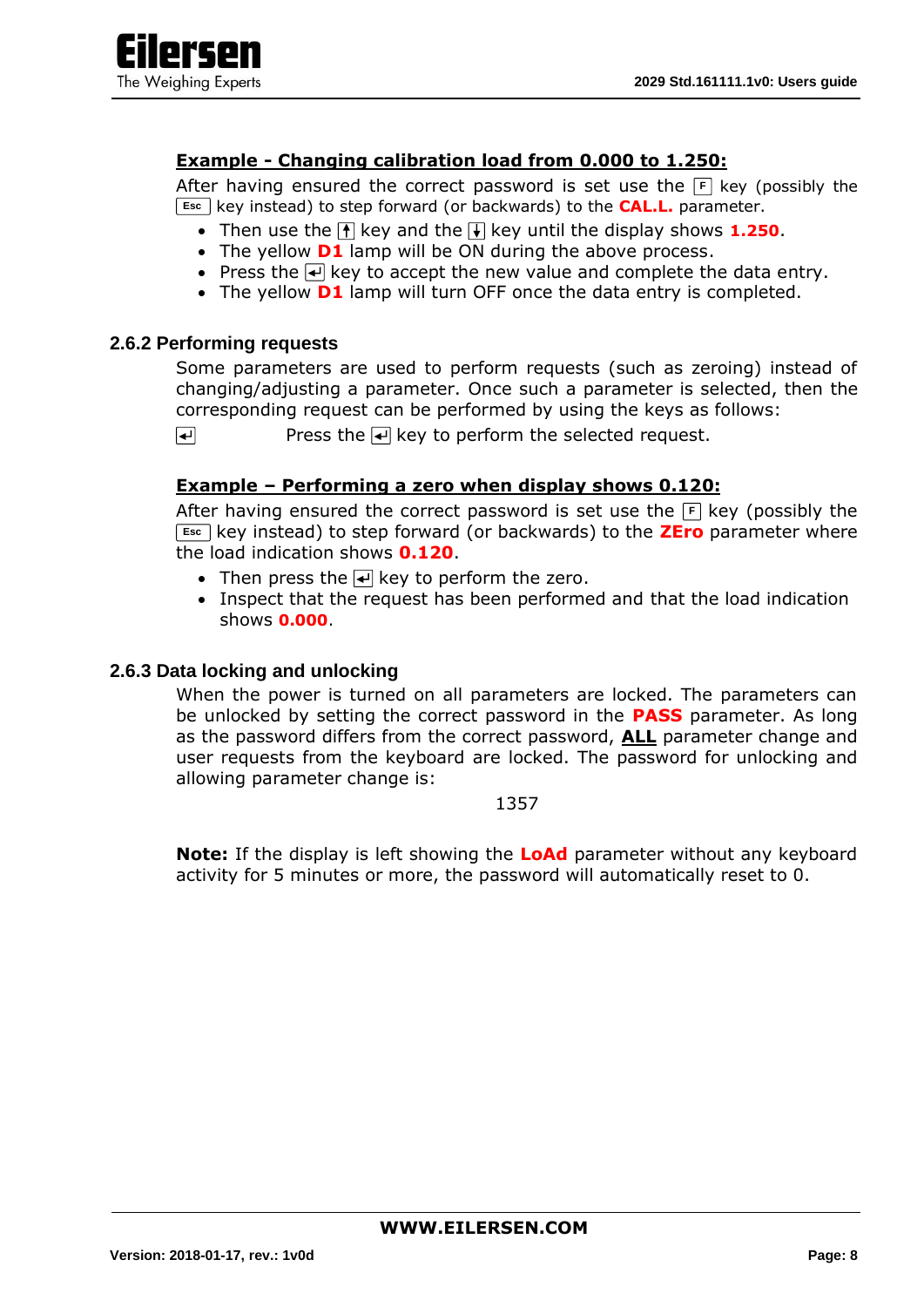

# **3) Parameter descriptions**

The following is a description of each available parameter for this application.

#### **3.1 LoAd parameter**

When the **LoAd** parameter is selected the LED display toggle between showing the parameter name and the current load indication on the loadcells, as follows:





The load indication is shown in the unit specified by the weighing range parameters.

If the load is above the weighing range the display will show "**- OL -**".

If the load is below the weighing range the display will show "**- UL -**".

If an error is present a status code will be shown ("**-XXXX-**") instead of the load indication. In this situation the analog output signal will be determined by the **An.Err.** parameter instead of the actual load on the loadcells. A complete list of status codes is shown in the appendix section.

The **F** and **Esc** keys can be used to switch to other parameters.

#### **3.2 OutPut parameter**

When the **OutPut** parameter is selected the LED display toggle between showing the parameter name and the current analog output value controlled by the load indication, as follows:





The analog output value shown in the **OutPut** parameter is in mA (or V depending on factory settings/configuration).

The **F** and **Esc** keys can be used to switch to other parameters.

#### **3.3 PASS parameter**

When the **PASS** parameter is selected the LED display toggle between showing the parameter name and the current password, as follows:





The correct password for unlocking data entry and requests is **1357**. For all other password values entered, data entry and requests are NOT possible.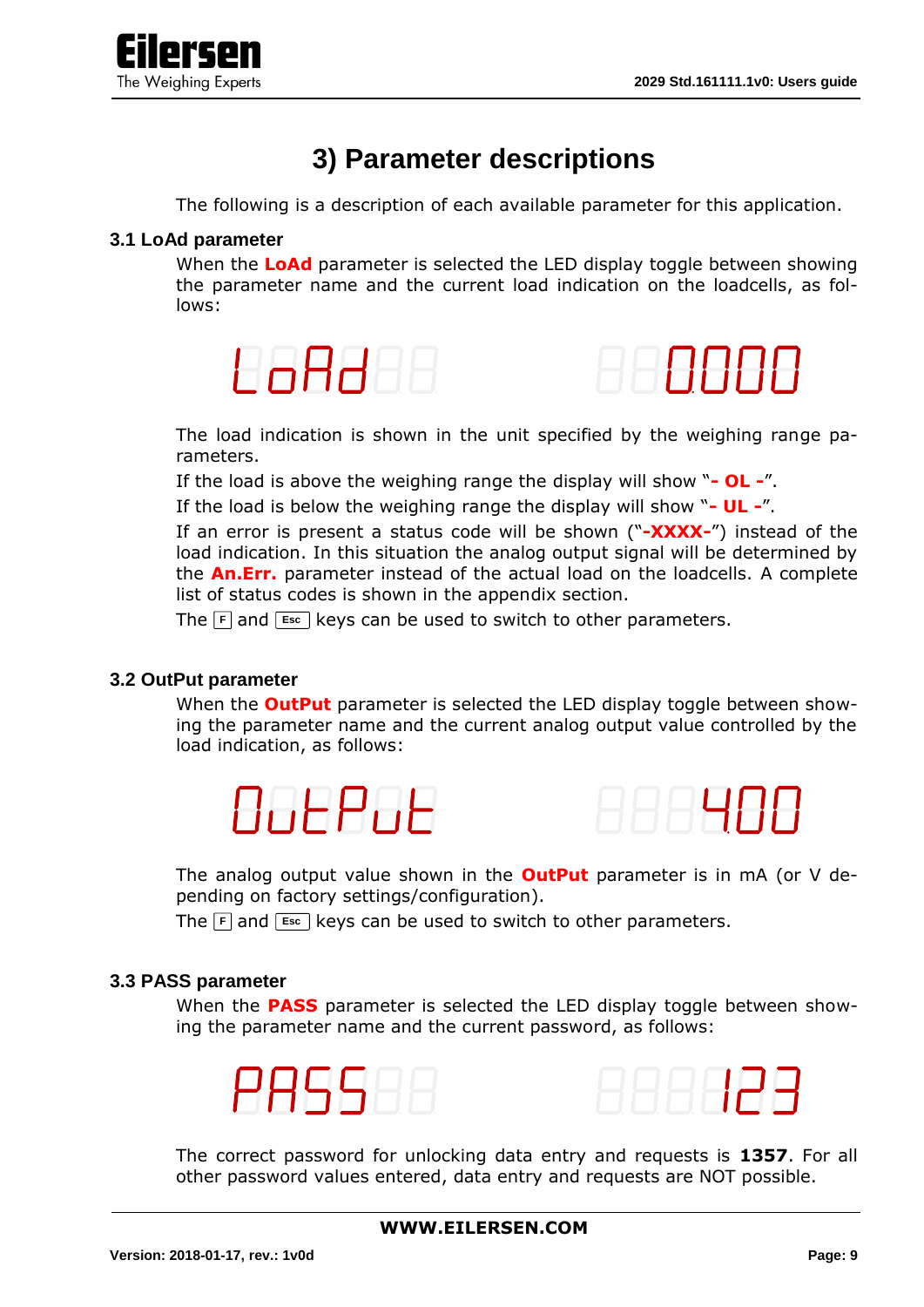

The  $\left| \cdot \right|$  and  $\left| \cdot \right|$  keys can be used to change/adjust the password.

If the display is left showing the **LoAd** parameter without any keyboard activity for 5 minutes or more, the password will automatically reset to 0.

**IMPORTANT:** Always remember to clear the password when done changing parameters.

#### **3.4 ZEro parameter**

When the **ZEro** parameter is selected the LED display toggle between showing the parameter name and the current load indication on the loadcells, as follows:





The display shows the same load indication as in the **LoAd** parameter.

The  $\leftarrow$  key can be used to perform a zero request of the load indication on the loadcells. The zero should only be done with an empty and clean weighing platform.

A zeroed and empty system will cause the analog output signal to go to its minimum value (4mA or 0V). Note that on a 2029 analog module running in current configuration, the analog output signal can go below 4mA for negative load indications.

**NOTE:** A zero request is performed (as described earlier) by pressing the  $\rightarrow$ key.

**NOTE:** A zero request can also be performed by activating the digital ZERO input implemented on the digital I/O connector. Zeroing using the digital input can be performed regardless of password value and the selected display parameter.

#### **3.5 CAL.L. parameter**

When the **CAL.L.** parameter is selected the LED display toggle between showing the parameter name and the calibration load used during calibration, as follows:





If calibration is necessary the used calibration load must set using the **CAL.L.** parameter before the calibration is performed. The calibration load is shown in the same unit and resolution as the **LoAd** parameter. The calibration itself is performed in the **CAL.** parameter.

The  $\left[\uparrow\right]$ ,  $\left[\downarrow\right]$  and  $\left[\downarrow\right]$  keys can be used to change/adjust the calibration load.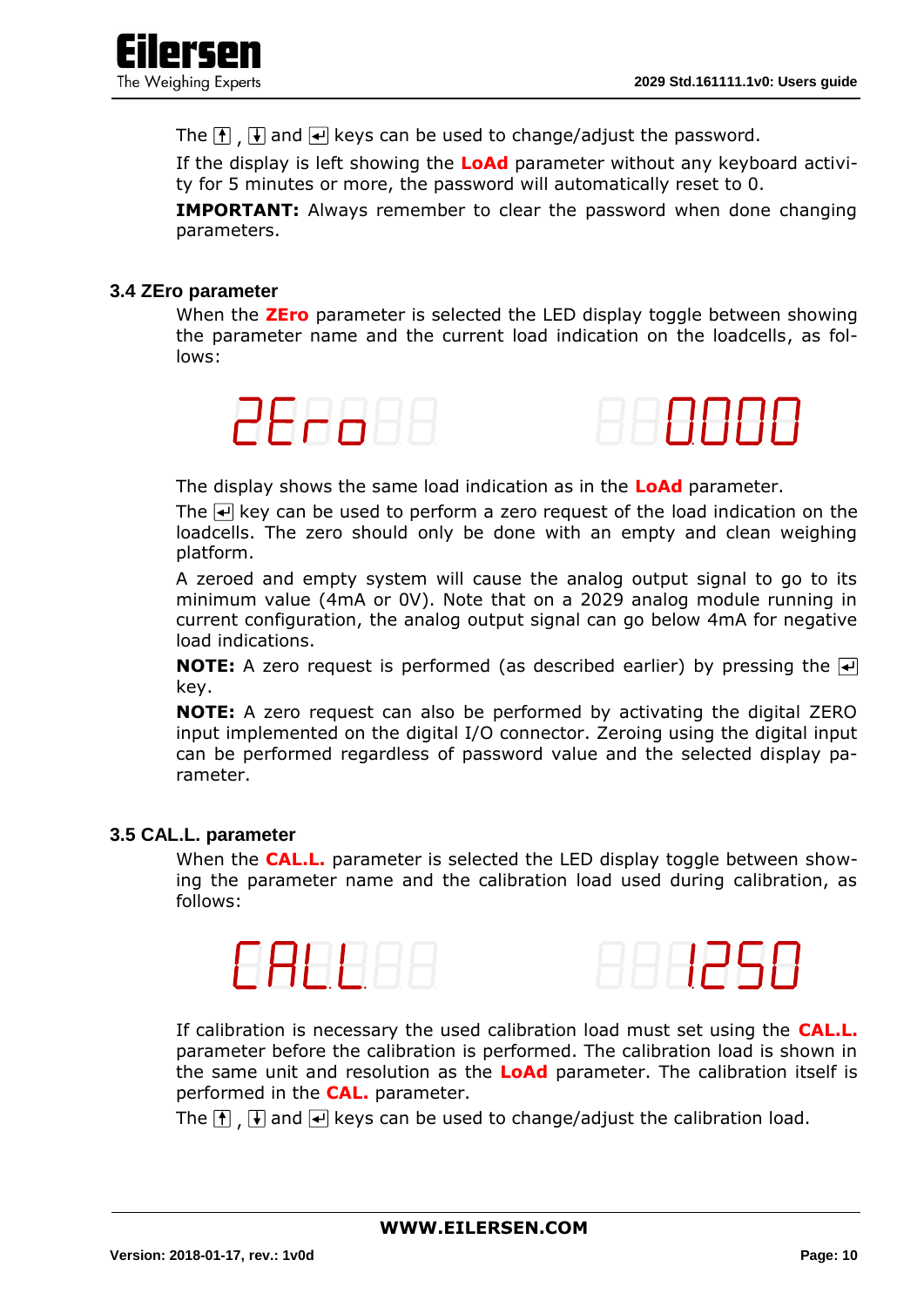

#### **3.6 CAL. parameter**

When the **CAL.** parameter is selected the LED display toggle between showing the parameter name and the current load indication on the loadcells, as follows:





The display shows the same load indication as in the **LoAd** parameter.

The  $\leftarrow$  key can if necessary be used to perform a needed system calibration request of the load indication on the loadcells.

**NOTE:** A system calibration request is performed (as described earlier) by pressing the  $\leftarrow$  key.

The complete system calibration procedure for calibration is described below.

#### **3.6.1 Performing a system calibration**

If necessary, it is possible to perform a system calibration from the **CAL.** parameter by performing the following system calibration procedure:

- Allow calibration by entering correct password in the **PASS** parameter.
- Ensure the weighing scale is empty and clean.
- Use the **ZEro** parameter to zero the load indication if necessary.
- Use the **CAL.L.** parameter to enter the used calibration load. Please notice that the accuracy of the calibration is deeply dependent on the accuracy and size of the calibration load. Please select a load with a mass not less than the maximum load normally applied to the system.
- Place the calibration load on the weighing arrangement.
- Select the **CAL.** parameter, and to request the system calibration the  $\leftarrow$ key is now pressed.
- The load indication shown in the **CAL.** parameter and several other parameters will now match the used calibration load and the system calibration factor has been updated correspondingly.
- Use the **CAL.F.** parameter and note the achieved calibration factor, so that the calibration can be re-established later.
- The system is now calibrated and the calibration should be protected by clearing the password (set to 0).
- Select **LoAd** parameter verify that a given load results in a matching weight indication.

#### **3.7 CAL.F. parameter**

When the **CAL.F.** parameter is selected the LED display toggle between showing the parameter name and the system calibration factor used for system calibration of the load indication, as follows:



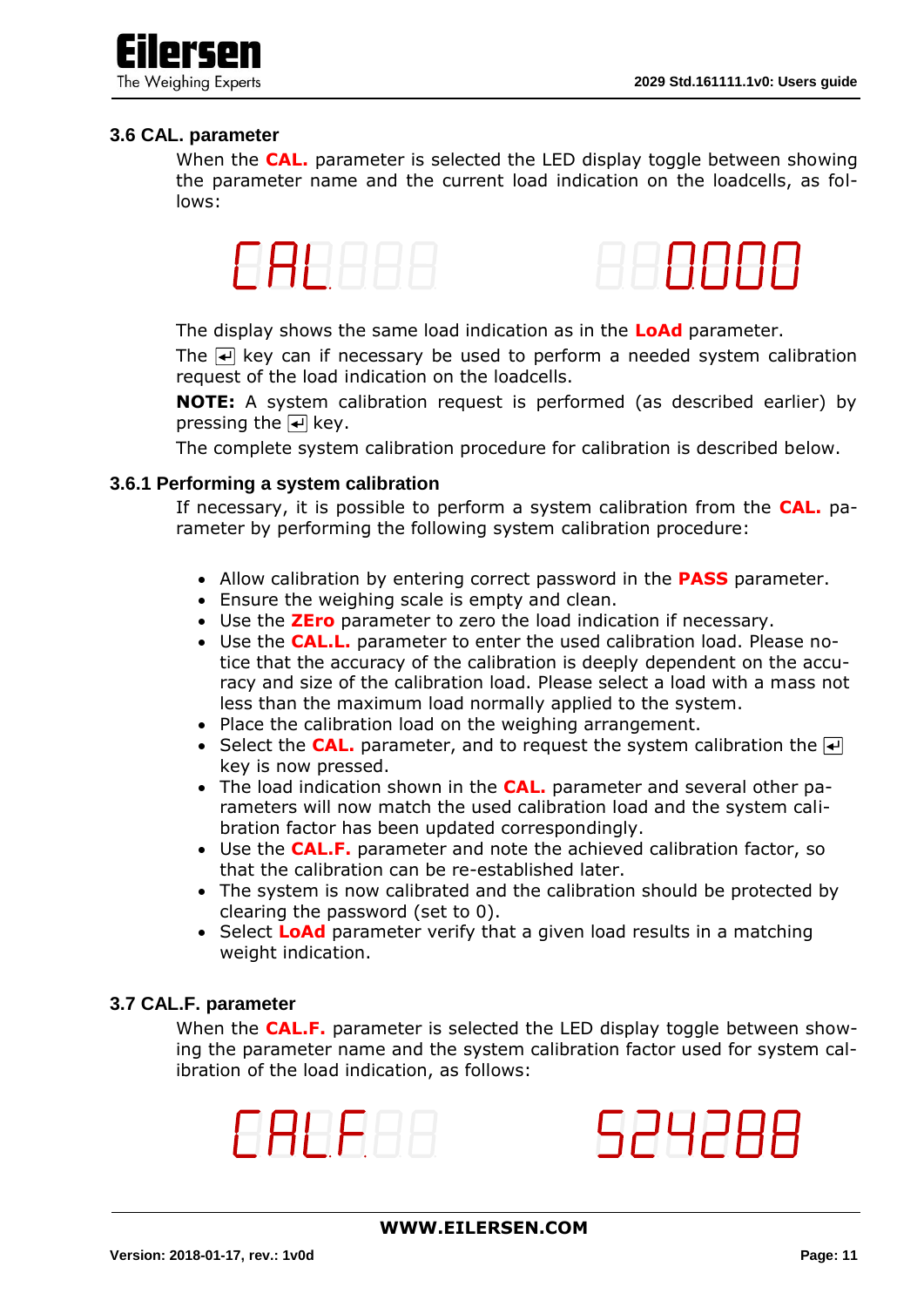

If manual inspection/change of the system calibration is necessary the system calibration factor can be viewed/changed using the **CAL.F.** parameter. The system calibration factor is changed whenever a new system calibration is performed using the **CAL.** parameter and should be noted so that it is possible to re-establish the system calibration.

The  $\uparrow$  ,  $\uparrow$  and  $\uparrow$  keys can be used to change/adjust the system calibration factor.

The calibration factor lays in the interval 104858 to 943718 with 524288 as the standard calibration factor (corresponding to no calibration). If the calibration factor is changed 1% (up or down), the load indication will also change 1% (up or down). By changing the calibration factor within the stated interval it is possible to change the load indication with ±80%. The procedure for calibration is described above.

**NOTE:** The following relationship between calibrated indication, uncalibrated indication and the calibration factor applies:

 $Weight_{CAL.} = [(CAL.F.) / 524288] * Weight_{UNCAL}.$ 

#### **3.8 n.Lc. parameter**

When the **n.Lc.** parameter is selected the LED display toggle between showing the parameter name and the number of loadcells for which the 2029 system is configured to, as follows:



During installation the actual number of loadcells (1-8) connected to the 2029 system must be configured using the **n.Lc.** parameter. The 2029 system can be connected to a maximum of 8 loadcells. As an example, the **n.Lc.** parameter should be 1 in a system consisting of a three legged tank, where only one corner contains a loadcell.

The  $\Box$  and  $\Box$  keys can be used to change/adjust the number of loadcells.

**NOTE:** If a change is made to this parameter, the power MUST be turned OFF and ON for the change to take effect.

#### **3.9 n.Crn. parameter**

When the **n.Crn.** parameter is selected the LED display toggle between showing the parameter name and the number of supporting corners (points) in the weighing arrangement, as follows:



888888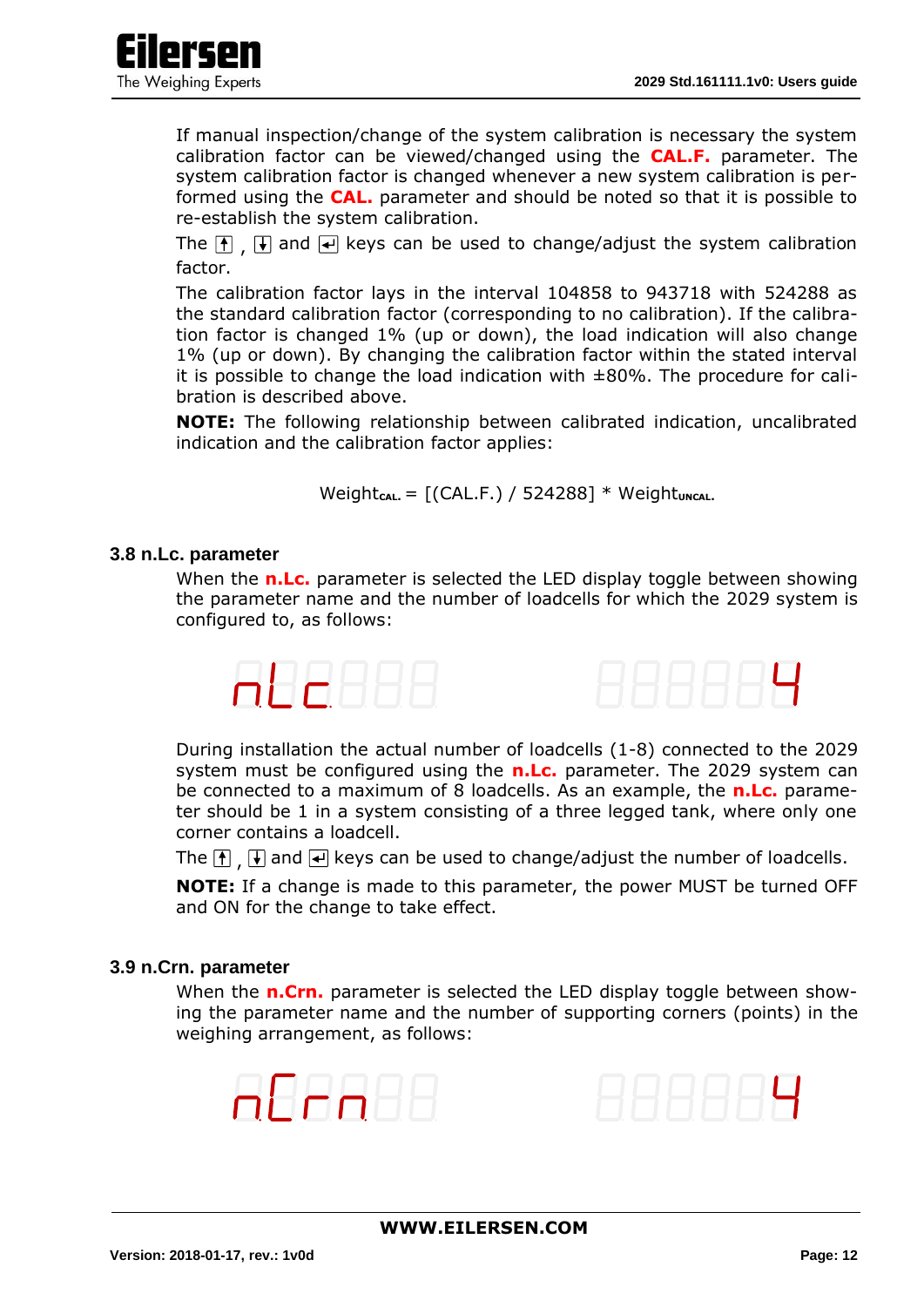

During installation the actual number of supporting points (1-8) in the weighing arrangement must be configured using the **n.Crn.** parameter. Note that it is the total number of supporting points including corners supported by loadcells. As an example, the **n.Crn.** parameter should be 3 in a system consisting of a three legged tank.

The  $\left| \cdot \right|$ ,  $\left| \cdot \right|$  and  $\left| \cdot \right|$  keys can be used to change/adjust the number of supporting points.

#### **3.10 Int.PEr. parameter**

When the **Int.PEr.** parameter is selected the LED display toggle between showing the parameter name and the integration period, as follows:



HHHHH

The integration period (measurement time) is the interval between each update of the load indication and must be specified in the **Int.PEr.** parameter during installation.

The  $\bigcap$   $\bigcap$  and  $\bigcup$  keys can be used to change/adjust the integration period.

The integration period is entered in milliseconds (ms). A small value results in fast update of the display reading, while a larger value results in a more steady display reading.

**NOTE:** All loadcells are sampled/averaged over the time period selected in the **Int.PEr.** parameter (typical 40ms, 100ms, 200ms, 400ms, 1000ms, 2000ms or 4000ms). The hereby found loadcell signals are used to generate the weight reading and the 4-20 mA (or 0-10V) analog output signal until new signals are achieved when the next sample/average period expires.

**NOTE:** A good initial starting value is 200 ms.

#### **3.11 Unit parameter**

When the **Unit** parameter is selected the LED display toggle between showing the parameter name and the weighing range unit with which load indications are shown, as follows:





During installation the desired weighing range unit (Kg, Lb., gram or tons) must be configured using the **Unit** parameter.

The  $\left[\bigoplus$ ,  $\left[\bigoplus$  and  $\right]$  keys can be used to change/adjust the weighing range unit.

**NOTE:** The unit is set depending on the actual loadcells used.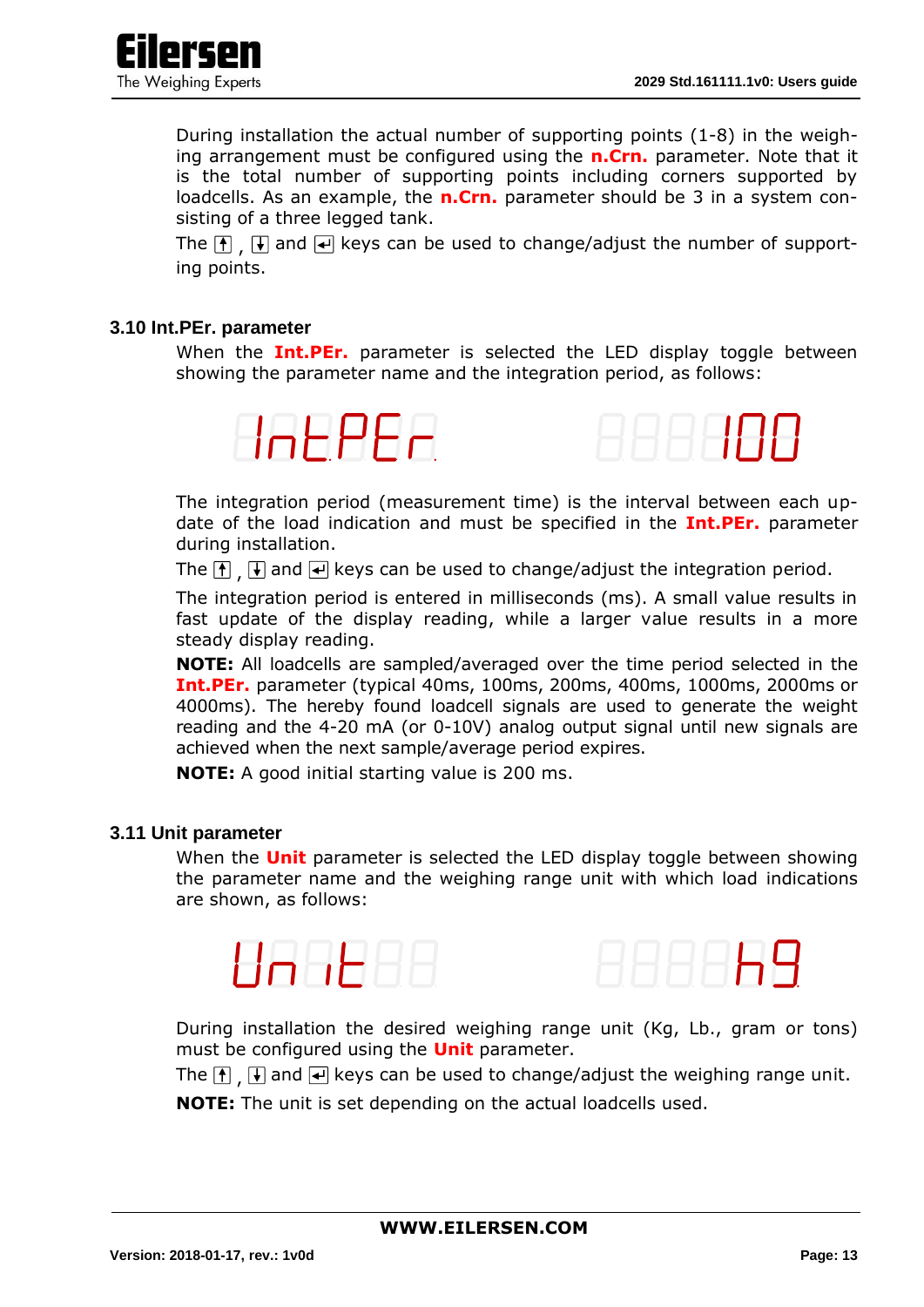

#### **3.12 dPno parameter**

When the **dPno** parameter is selected the LED display toggle between showing the parameter name and the weighing range decimal point position with which load indications are shown, as follows:



During installation the desired weighing range decimal point position must be configured using the **dPno** parameter. The decimal point position is specified as the number of digits following the decimal point.

The  $\left| \cdot \right|$ ,  $\left| \cdot \right|$  and  $\left| \cdot \right|$  keys can be used to change/adjust the weighing range decimal point position.

**NOTE:** The decimal point position is set depending on the actual loadcells used.

#### **3.13 div parameter**

When the **div** parameter is selected the LED display toggle between showing the parameter name and the weighing range division (resolution) with which load indications are shown, as follows:



During installation the desired weighing range division/resolution must be configured using the **div** parameter. The division/resolution can be selected from a range of predefined values.

The  $\left| \right|$ ,  $\left| \right|$  and  $\left| \right|$  keys can be used to change/adjust the weighing range division.

**NOTE:** The division/resolution is set depending on the actual loadcells used.

#### **3.14 SP. 1 and SP. 2 parameters**

When the **SP. 1** or **SP. 2** parameter is selected the LED display toggle between showing the parameter name and the appropriate setpoint used for controlling the two level alarms implemented on the digital outputs (OUT1 and OUT2) described later, as follows:





or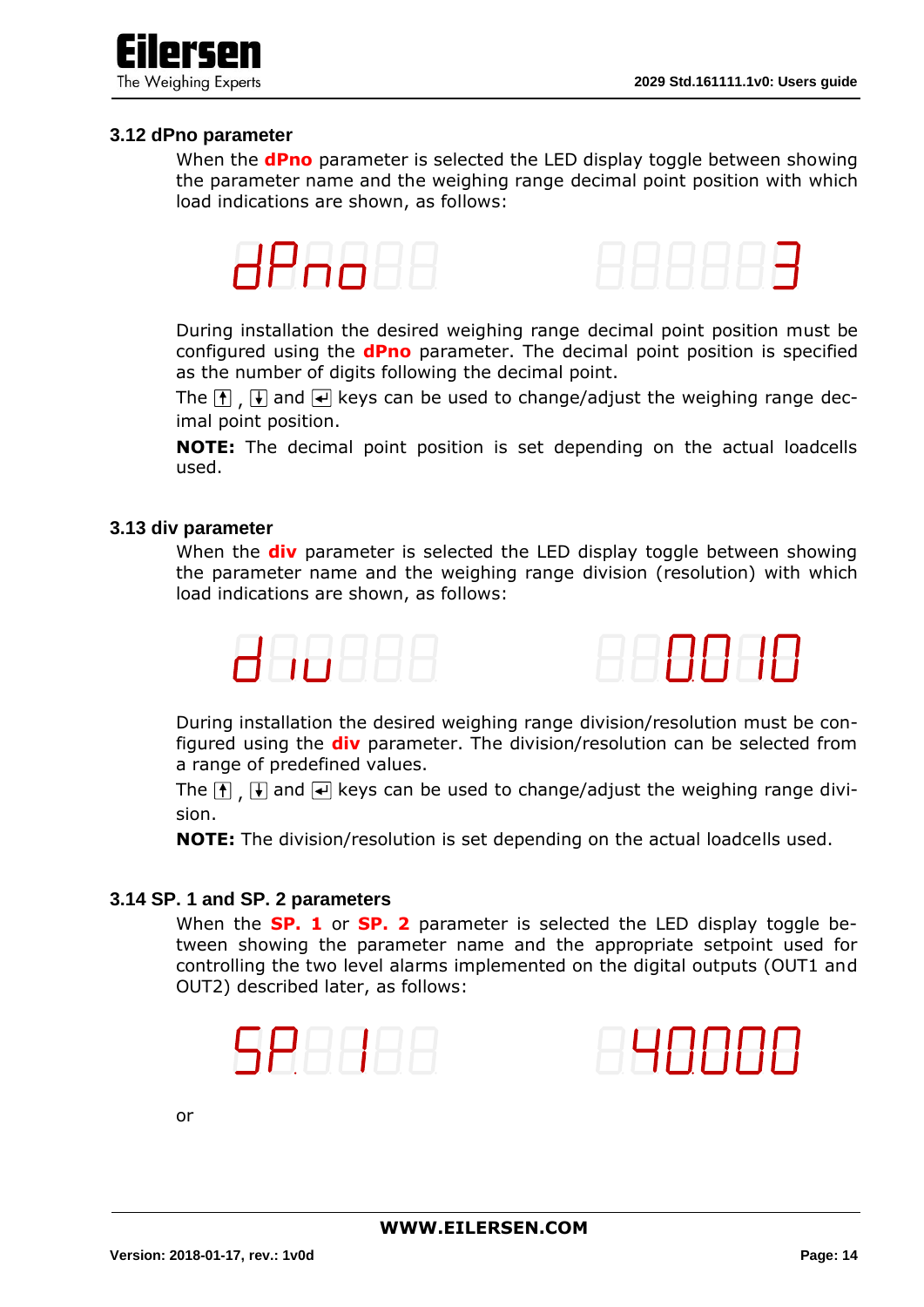





The setpoints used to control the level alarms on the digital outputs must be set using the **SP. 1** or **SP. 2** parameter during installation if these outputs are to be used. The setpoints for the digital outputs are shown in the same unit and resolution as the **LoAd** parameter.

The  $\left| \right|$ ,  $\left| \right|$  and  $\left| \right|$  keys can be used to change/adjust the setpoints.

# **3.15 An.SP. parameter**

When the **An.SP.** parameter is selected the LED display toggle between showing the parameter name and the analog setpoint used for scaling the analog output signal, as follows:



The analog setpoint used to indicate the load resulting in full scale output signal must be set using the **An.SP.** parameter during installation. The analog setpoint is shown in the same unit and resolution as the **LoAd** parameter.

The  $\bigcap$ ,  $\bigcup$  and  $\bigoplus$  keys can be used to change/adjust the analog setpoint.

**NOTE:** A good initial value for the analog setpoint could be the total capacity of all the loadcells connected to the 2029 system.

#### **3.16 An.Err. parameter**

When the **An.Err.** parameter is selected the LED display toggle between showing the parameter name and the analog error value used during error situations, as follows:

# AnErra



The analog error value (0-20mA or 0-10V) used to control the analog output during error situations must be set using the **An.Err.** parameter during installation.

The  $\bigcap$  ,  $\bigcup$  and  $\bigtriangleup$  keys can be used to change/adjust the analog error value.

**NOTE:** A good initial value for the analog error value is 20.00mA.

#### **3.17 An.tESt parameter**

When the **An.tESt** parameter is selected the LED display toggle between showing the parameter name and the status of the analog test parameter, as follows:



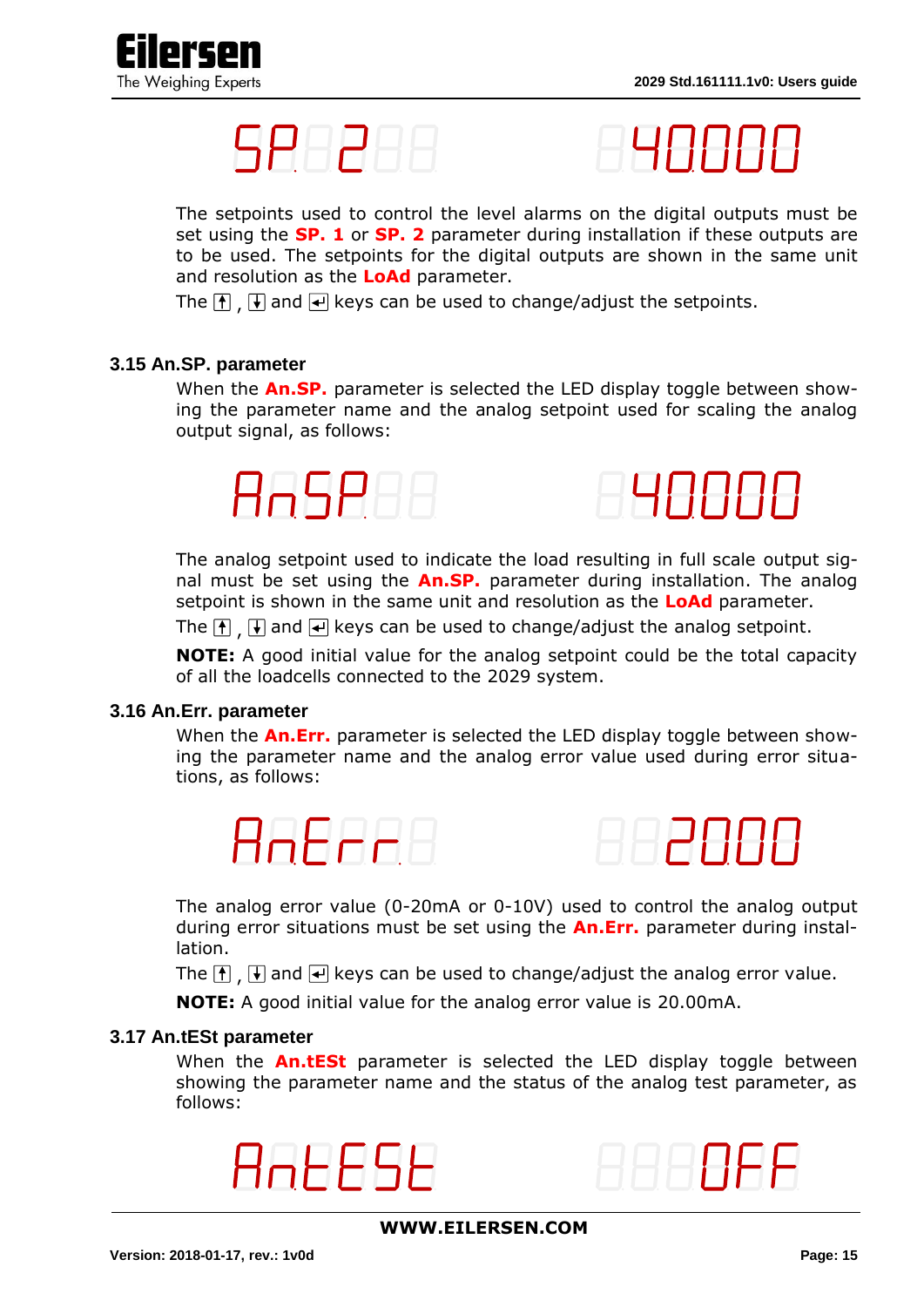

The analog test parameter can be used to enable an analog test mode for testing the analog output signal. If test mode is enabled the value controlling the analog output normally determined by the load on the loadcells can be overwritten by a manually selected value.

The  $\bigcap$ ,  $\bigcup$  and  $\bigoplus$  keys can be used to enable the analog test mode and change the value controlling the analog output.

Once the **An.tESt** parameter is selected the display will show "**OFF**" indicating that the analog test mode is disabled. To enable the analog test mode the  $\leftarrow$ key must be pressed. When the analog test mode is enabled, the display will instead show an analog test value that is sent out on the analog output. **NOTE** that this value overrides the normal analog output signal (based on the actual load indication) for as long as the analog test mode is enabled.

When the analog test mode is enabled, it is possible to change the analog test value by using the  $\left| \uparrow \right|$  or  $\left| \downarrow \right|$  key. Thus it is possible to set 21 different predetermined values from 0.00 to 20.00 mA (or 0.00 to 10.00V).

The analog test mode is disabled by pressing the **Esc** key when still in **An.tESt** parameter. The analog test mode is also automatically disabled once the **An.tESt** parameter is left by pressing the **F** key. Once the analog test mode is disabled, the analog output signal will again be controlled by the actual load indication.

#### **3.18 An.tyPE parameter**

When the **An.tyPE** parameter is selected the LED display toggle between showing the parameter name and the actual signal type used to control the analog output signal, as follows:

*AntyPE* 



The analog type (**LoAd** or **Lc. 0** – **Lc. 7**) which determines what signal type is used to control the analog output signal must be set using the **An.tyPE** parameter during installation.

**LoAd** can be selected causing the analog output signal to follow the load indication shown in **LoAd** parameter. Alternately **Lc. 0** through **Lc. 7** can be selected causing the analog output signal to follow one of the loadcell signals shown in **Lc. x** parameter.

The  $\left| \cdot \right|$ ,  $\left| \cdot \right|$  and  $\left| \cdot \right|$  keys can be used to change/adjust the analog type.

**NOTE:** During normal circumstances the parameter should be set to **LoAd**.

#### **3.19 rS485 parameter**

When the **rS485** parameter is selected the LED display toggle between showing the parameter name and the actual signal type transmitted on the serial RS485 communication channel, as follows: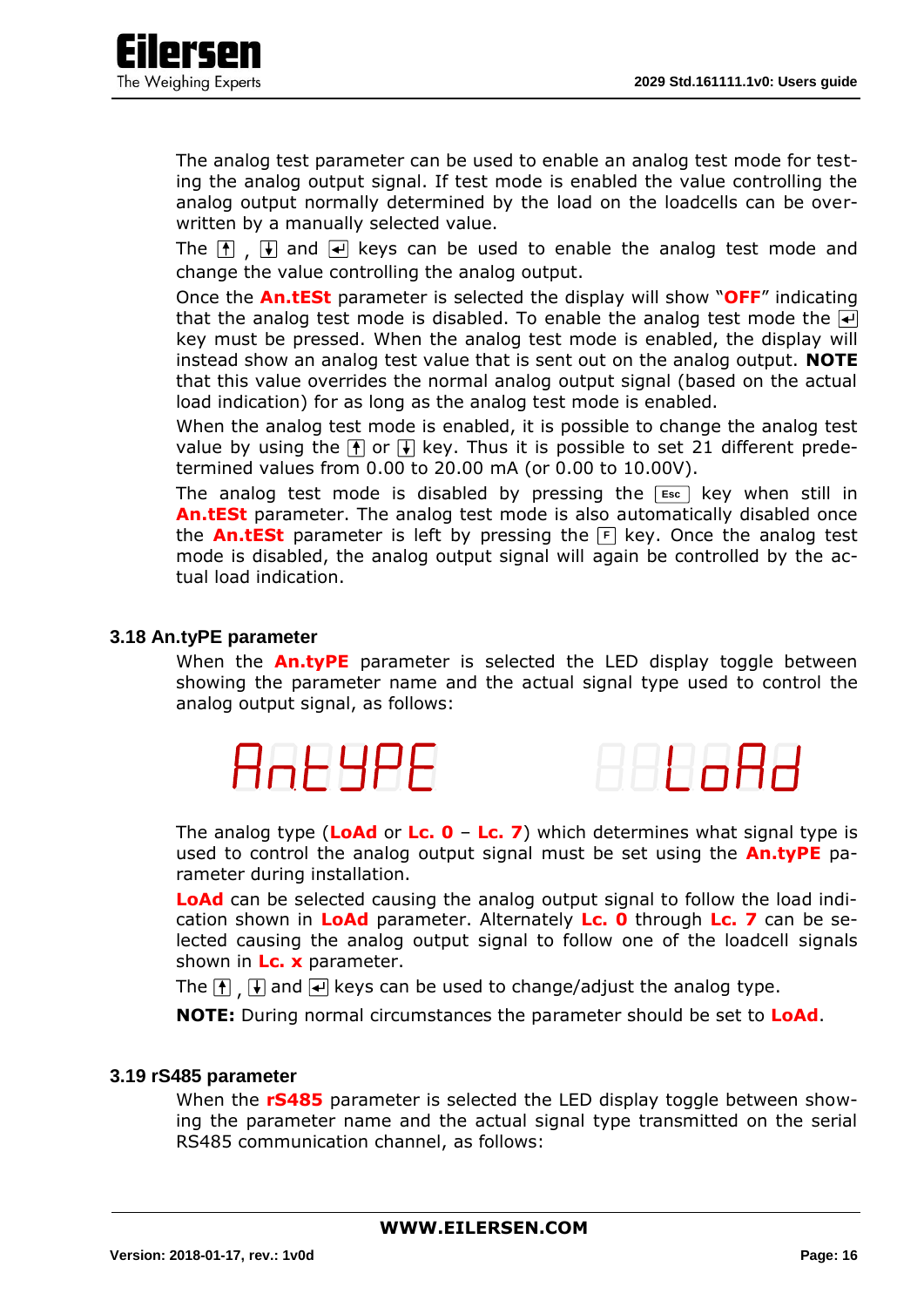

# $\overline{\phantom{0}}$   $\overline{\phantom{0}}$   $\overline{\phantom{0}}$   $\overline{\phantom{0}}$   $\overline{\phantom{0}}$   $\overline{\phantom{0}}$   $\overline{\phantom{0}}$   $\overline{\phantom{0}}$   $\overline{\phantom{0}}$   $\overline{\phantom{0}}$   $\overline{\phantom{0}}$   $\overline{\phantom{0}}$   $\overline{\phantom{0}}$   $\overline{\phantom{0}}$   $\overline{\phantom{0}}$   $\overline{\phantom{0}}$   $\overline{\phantom{0}}$   $\overline{\phantom{0}}$   $\overline{\$



The RS485 type (**LoAd** or **Lc. 0** – **Lc. 7**) which determines what signal type is transmitted on the serial RS485 communication channel must be set using the **rS485** parameter during installation.

**LoAd** can be selected causing the load indication shown in **LoAd** parameter to be transferred. Alternately **Lc. 0** through **Lc. 7** can be selected causing one of the loadcell signals shown in **Lc. x** parameter to be transferred.

The  $\left| \cdot \right|$ ,  $\left| \cdot \right|$  and  $\left| \cdot \right|$  keys can be used to change/adjust the RS485 type.

**NOTE:** During normal circumstances the parameter should be set to **LoAd**.

# **3.20 Lc. X parameter**

When the **Lc. X** parameter is selected the LED display toggle between showing the parameter name and the loadcell signal for the selected loadcell (0-X), as follows:





The loadcell signal (for the selected loadcell) is zeroed and shown in the same unit and resolution as the **LoAd** parameter.

If an error is detected (such as disconnection of the loadcell) an appropriate status code will be shown ("**-XXXX-**") instead of the load indication.

The **F** and **Esc** keys can be used to switch to other parameters.

## **3.21 Level alarms**

The 2 digital outputs on the 2029 analog module can be used as level alarms. Setpoints for the two alarms are set using the **SP. 1** or **SP. 2** parameters. The following applies to the two level alarms:

Level alarm 1:

- The alarm is implemented on the **OUT1** output.
- The level of activation is selected in the **SP. 1** parameter.
- The alarm is active **BELOW** SP1.
- The alarm is active if the status code differs from 0.

## Level alarm 2:

- The alarm is implemented on the **OUT2** output.
- The level of activation is selected in the **SP. 2** parameter.
- The alarm is active **ABOVE** SP2.
- The alarm is active if the status code differs from 0.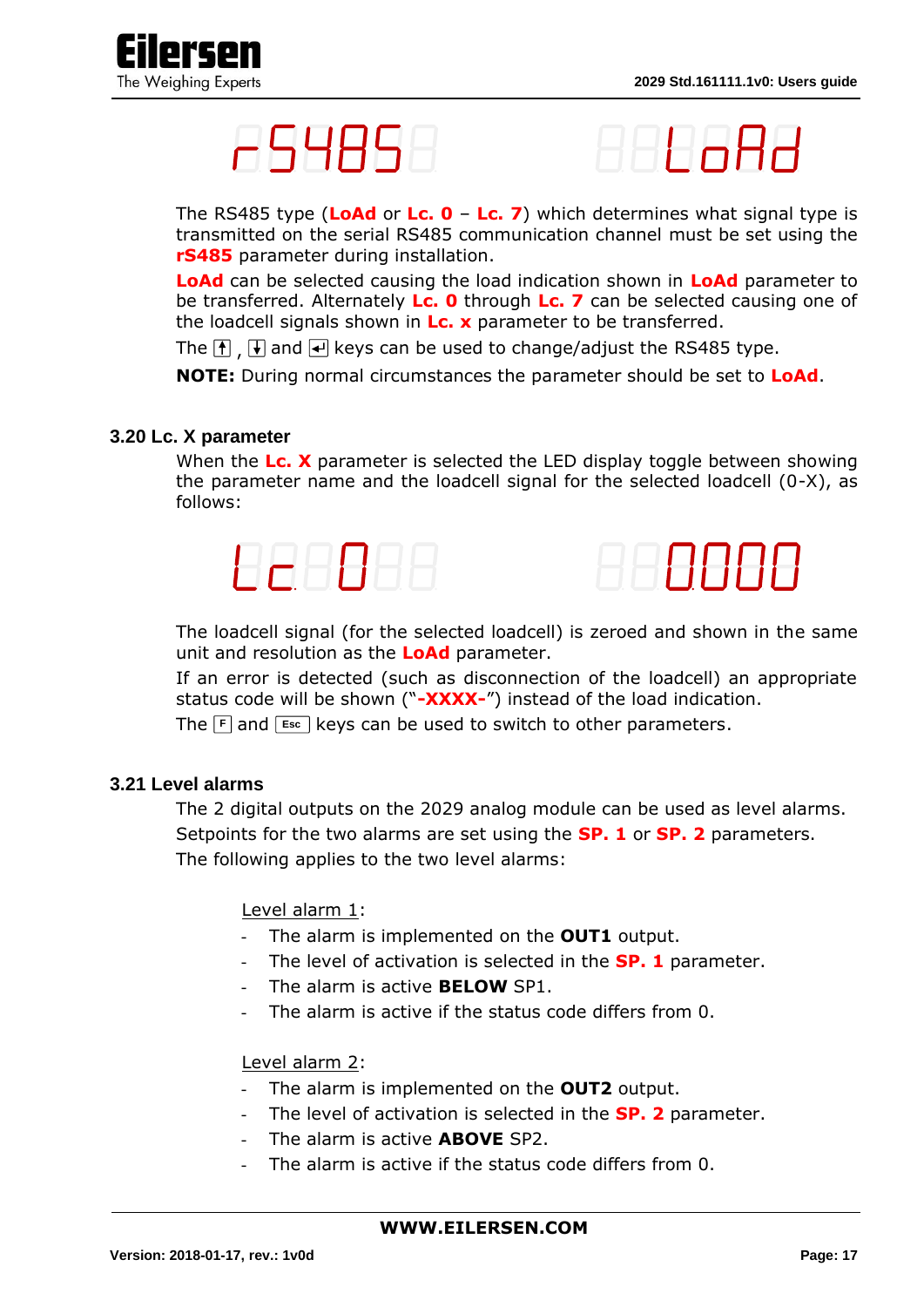

#### **3.22 RS485 serial communication**

The 2029 analog module communicates on its RS485 communication channel using the following serial parameters:

> Baudrate:9600 bps Data bits: 8 Parity: None Stop bits: 1

The 2029 analog module transmits status and measured weight every measurement period on its RS485 channel (9 pole sub-D connector) based on what has been selected in the **rS485** parameter.

If **LoAd** is selected the contents of the transmitted telegram is:

#### **<Status> , <Load> <LF> <CR>**

If **Lc. 0** through **Lc. 7** is selected the contents of the transmitted telegram is:

**<LcStatus[x]> , <LcSignal[x]> <LF> <CR>**

where:

- $\lt$ LF $>$  is a line feed character.
- <CR> is a carriage return character.
- <Status> is the status code as shown in the **LoAd** parameter. This is a 4 character long hex number and should be 0000 during normal error free operation.
- <Load> is the gross weight as shown in the **LoAd** parameter. This is a 6 character long value. Note that this field will be 7 characters long if a decimal point is used.
- $\langle$ LcStatus[x]> is the status code as shown in the **Lc. x** parameter. This is a 4 character long hex number and should be 0000 during normal error free operation.
- <LcSignal[x]> is the loadcell signal as shown in the **Lc. x** parameter. This is a 6 character long value. Note that this field will be 7 characters long if a decimal point is used.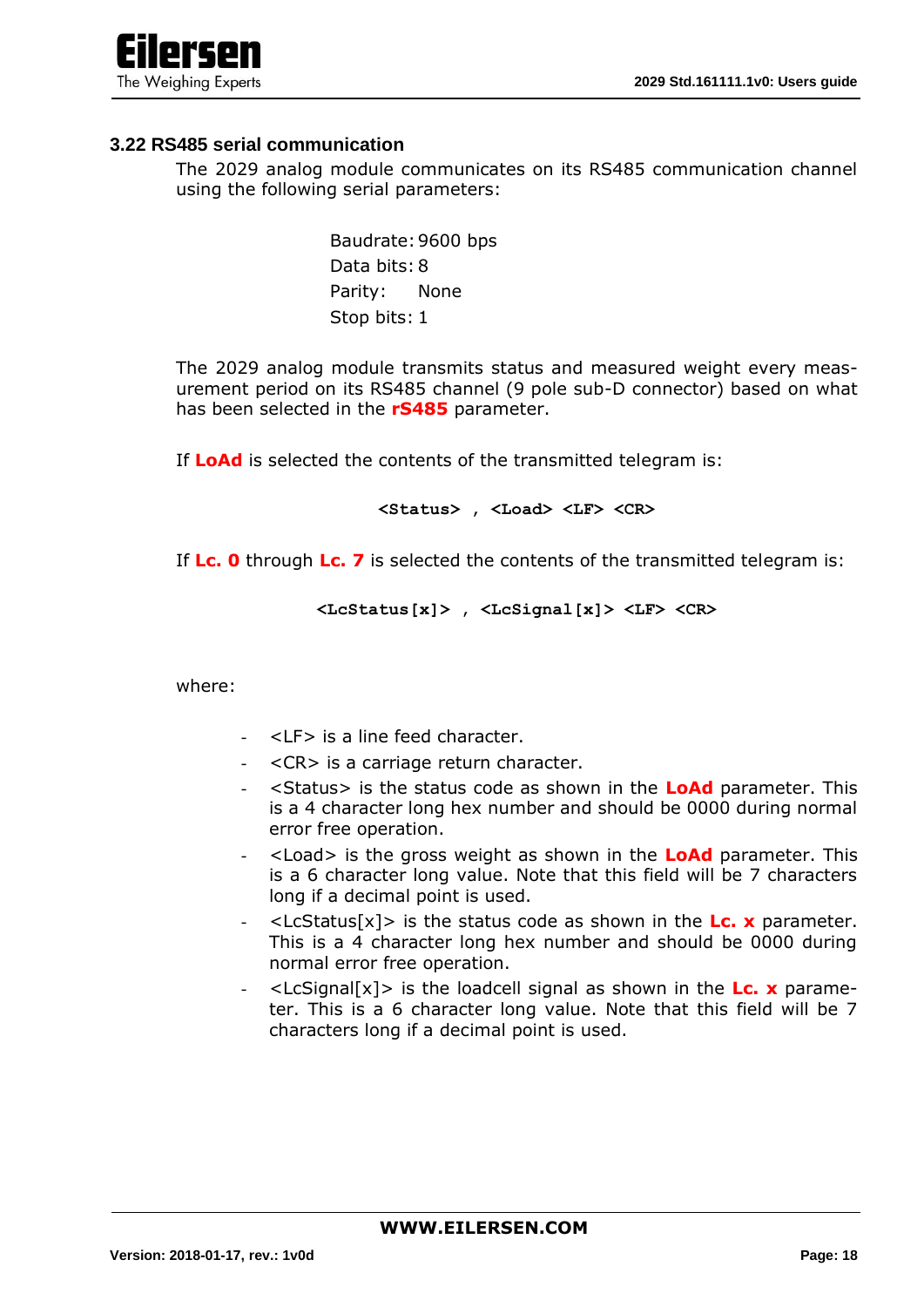

## **3.23 Filtering**

By use of DIP-switches it is possible to include one of 15 different FIR filters, that will be used to filter the load signal. Thus it is possible, to send the unfiltered weight achieved over each integration period through one of the following FIR filters, before the result is displayed and send to the analog output:

| <b>SW2.4</b> | <b>SW2.3</b> | <b>SW2.2</b> | <b>SW2.1</b> | Filter No.     |
|--------------|--------------|--------------|--------------|----------------|
|              |              |              |              |                |
| <b>OFF</b>   | <b>OFF</b>   | <b>OFF</b>   | <b>OFF</b>   | 0              |
| ON           | <b>OFF</b>   | <b>OFF</b>   | <b>OFF</b>   | 1              |
| <b>OFF</b>   | ON           | <b>OFF</b>   | <b>OFF</b>   | 2              |
| ON           | ON           | <b>OFF</b>   | <b>OFF</b>   | 3              |
| <b>OFF</b>   | <b>OFF</b>   | ON           | <b>OFF</b>   | $\overline{4}$ |
| ON           | <b>OFF</b>   | ON           | <b>OFF</b>   | 5              |
| <b>OFF</b>   | ON           | ON           | <b>OFF</b>   | 6              |
| ON           | ON           | ON           | <b>OFF</b>   | $\overline{7}$ |
| <b>OFF</b>   | <b>OFF</b>   | <b>OFF</b>   | ON           | 8              |
| ON           | <b>OFF</b>   | <b>OFF</b>   | ON           | 9              |
| <b>OFF</b>   | ON           | <b>OFF</b>   | ON           | 10             |
| ON           | ON           | <b>OFF</b>   | ON           | 11             |
| <b>OFF</b>   | <b>OFF</b>   | ON           | ON           | 12             |
| ON           | <b>OFF</b>   | ON           | ON           | 13             |
| <b>OFF</b>   | ON           | ON           | ON           | 14             |
| ON           | ON           | ON           | ON           | 15             |

**NOTE:** With all switches OFF, no filtering is performed.

The actual filter characteristics of the selected filter is shown below in Appendix C.

**NOTE:** The DIP-switches are only read during power-on.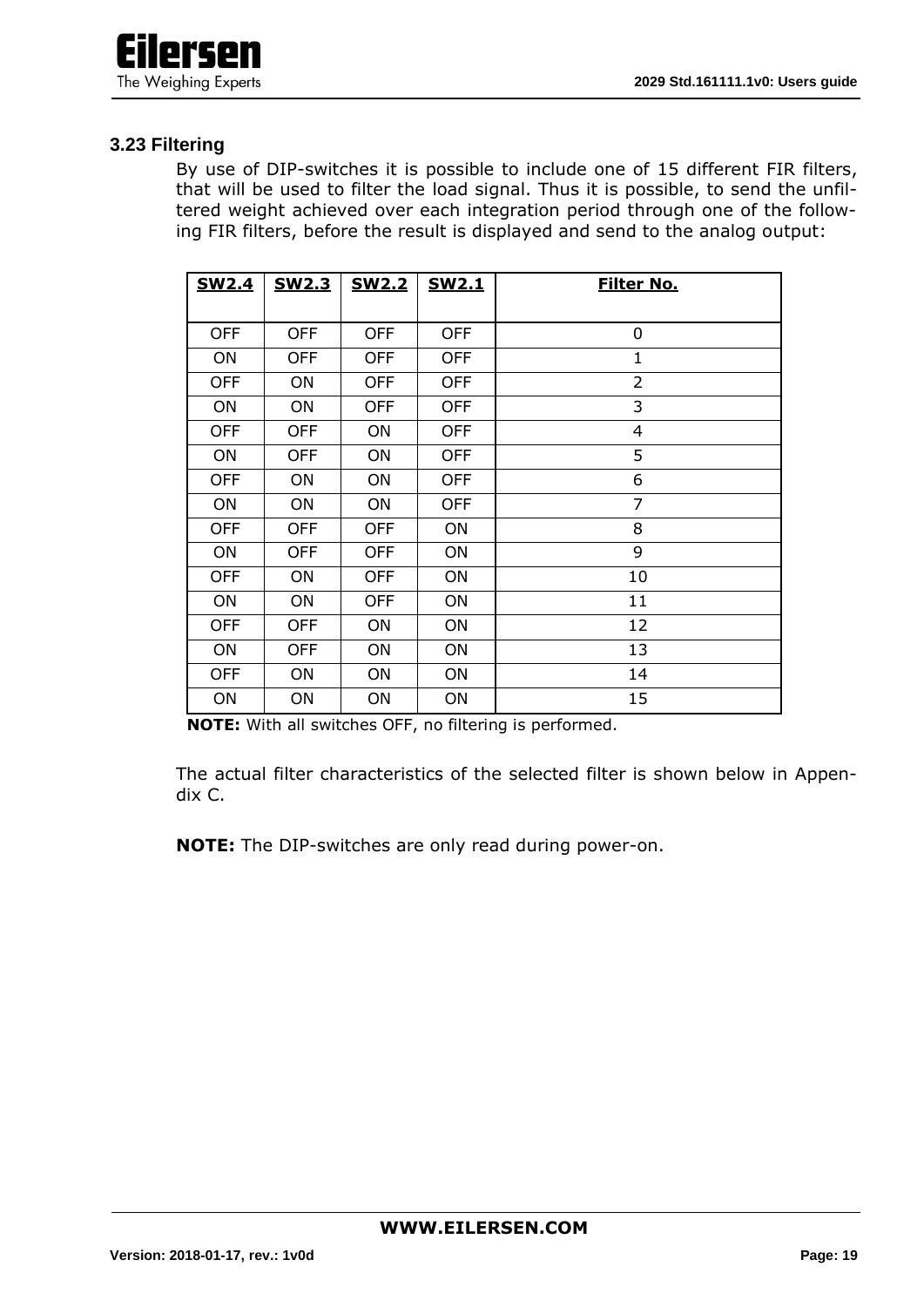

# **4) Hardware description**

The following describes the main external and internal hardware features of the 2029 analog module. This includes connection of power, connection of loadcells, various other connectors, lamps (LEDs) and switches.

**4.1 Front view**



# **4.2 Connection of power**

The 2029 system is powered by +24VDC which is connected to the 2 pole power connector (J6) located above the display. This powers the entire digital system including the connected loadcell(s).

| <b>J6 pin</b> | <b>FUNCTION</b> |
|---------------|-----------------|
|               | $+24V$          |
|               | <b>GND</b>      |

**IMPORTANT:** The used power supply must be stable and free of transients. It may therefore be necessary to use a separate power supply dedicated to the weighing system, and not connected to any other equipment.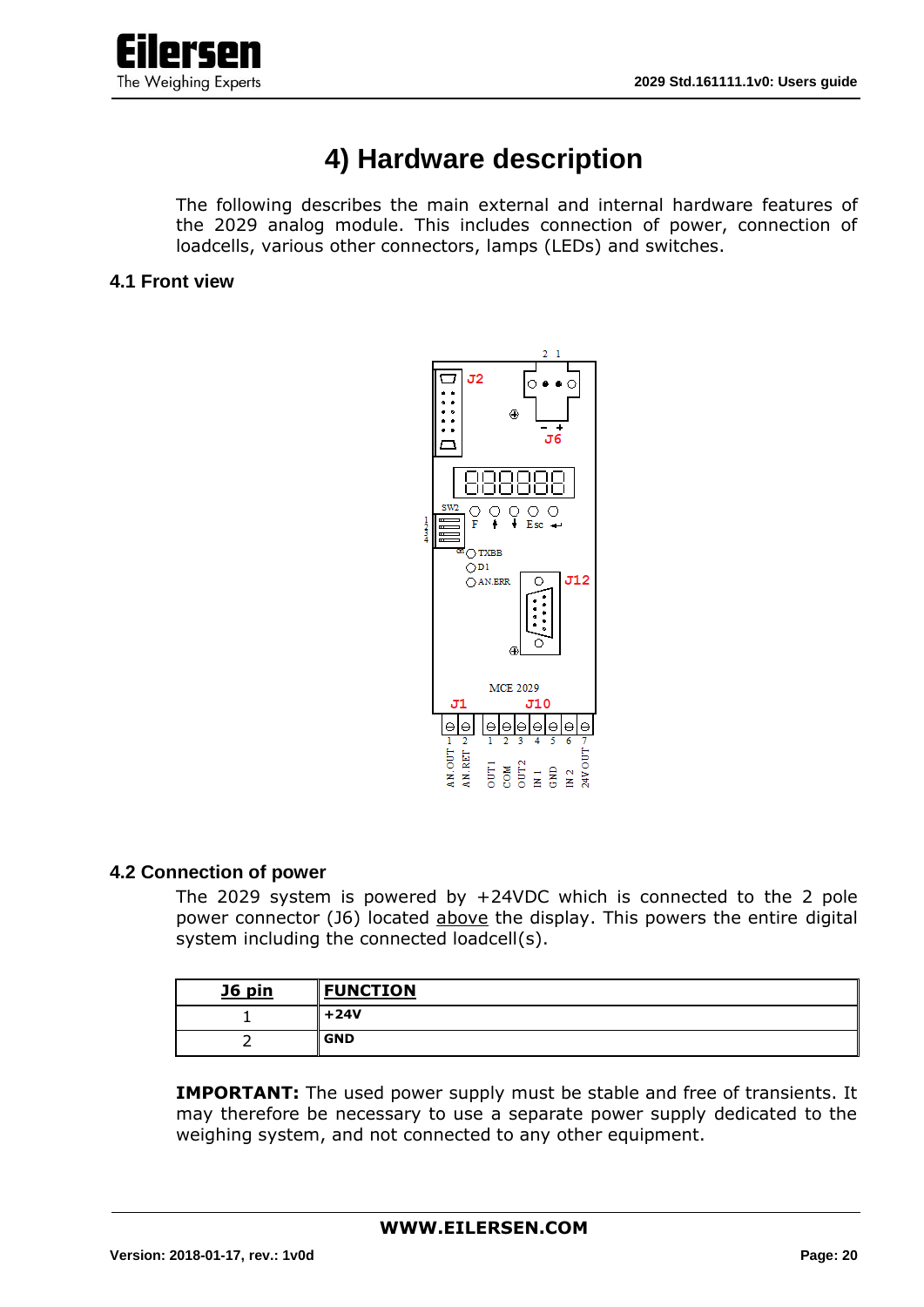

### **4.3 Loadcell connection**

Loadcells are connected to the 2029 system directly through the 10 pole connector (J2) located above the display. This connector is connected to the corresponding 10 pole connectors on the loadcell interface modules (MCE2010) using the supplied ribbon cable with mounted connectors.

Through this bus cable the 2029 analog module supplies the loadcell modules with +24VDC, and data can be transferred from the loadcell modules to the 2029 analog module. The 10 pole connector (J2) on the 2029 analog module has these connections:

| <b>2029 J2 CONNECTOR</b> | <b>FUNCTION</b>   |
|--------------------------|-------------------|
| $12.1 - 12.2$            | RS485-B (DATA-)   |
| $12.3 - 12.4$            | $RS485-A (DATA+)$ |
| $12.5 - 12.6$            | 0 VDC (GND)       |
| $12.7 - 12.8$            | $+24VDC$          |
| $J2.9 - J2.10$           | $I/O$ line        |

#### **4.4 Digital I/O connector**

The 7 pole connector (J10) located below the display on the 2029 analog module is used for connection of the digital inputs and digital outputs. Connection of the digital inputs and digital outputs is done as follows:

| <u>J10 pin</u> | <b>PIN DESIGNATION</b> | <b>FUNCTION</b>                                                                            |
|----------------|------------------------|--------------------------------------------------------------------------------------------|
| 1.             | OUT <sub>1</sub>       | <b>OUT1 - Digital Output 1</b>                                                             |
|                |                        | Level alarm controlled by SP1. Output is active below SP1.                                 |
| $\mathcal{P}$  | <b>COM</b>             | Common                                                                                     |
|                |                        | Voltage connected to this pin (normally 24VDC) is sent to<br>outputs when they are active. |
| 3              | OUT <sub>2</sub>       | <b>OUT2 - Digital Output 2</b>                                                             |
|                |                        | Level alarm controlled by SP2. Output is active above SP2.                                 |
| $\overline{4}$ | IN1                    | Digital Input 1 (IN1) - ZERO                                                               |
|                |                        | Zeroing of gross weight. Must be active for at least 1 second.                             |
|                |                        | Closing switch to 24VDC <sub>out</sub> .                                                   |
| 5              | GND                    | <b>GND</b>                                                                                 |
| 6              | IN <sub>2</sub>        | Digital Input 2 (IN2)                                                                      |
|                |                        | Reserved for future use - NOT connected                                                    |
| 7              | 24V OUT                | 24VDC <sub>out</sub>                                                                       |
|                |                        | Used for activating digital inputs.                                                        |

**IMPORTANT:** Connection of the digital I/O signals to external equipment must be made using solid-state-relays (SSR).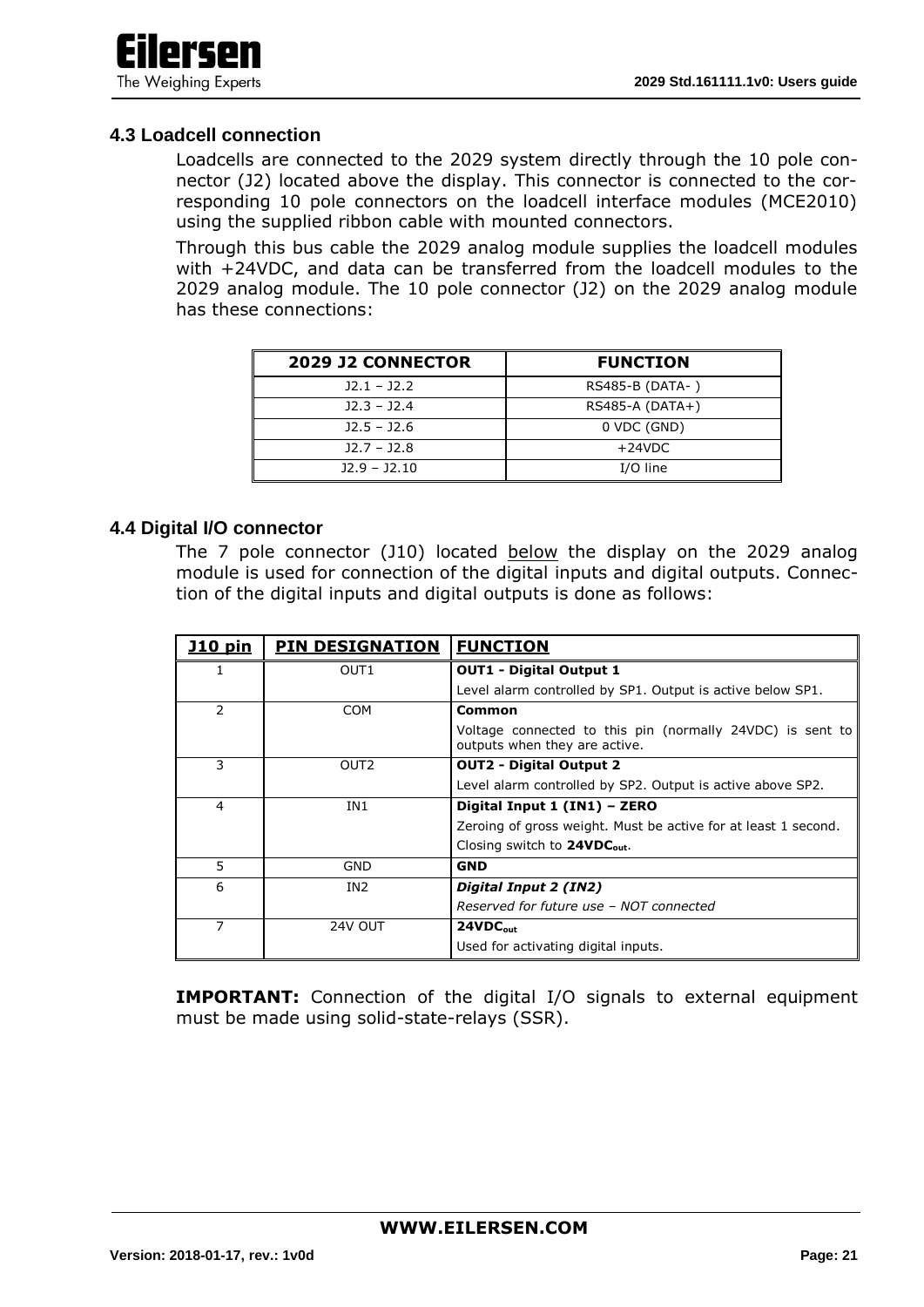

## **4.5 Light Emitting Diodes (LEDs)**

The 2029 system is equipped with a number of lamps (LEDs). These lamps have the following functionality:

| <b>LED</b>  | <b>FUNCTION</b>                                                                                                                                                                |
|-------------|--------------------------------------------------------------------------------------------------------------------------------------------------------------------------------|
| <b>TXBB</b> | <b>Communication with loadcells</b>                                                                                                                                            |
| (Green)     | 2029 analog module is communicating with the loadcells.                                                                                                                        |
| D1          | Key is pressed                                                                                                                                                                 |
| (Yellow)    | A key is activated or data entry is in progress.                                                                                                                               |
| AN.FRR      | <b>Analog Error</b>                                                                                                                                                            |
| (Red)       | An error has been detected on the analog output. The current on<br>the analog output differs from its programmed value. This may be<br>the case if the current-loop is broken. |

#### **4.6 DIP-switch settings**

The 2029 system is equipped with a 4 pole DIP-switch block (**SW2**). The switches are only read during power-on, and have the following functionality:

| <b>SWITCH</b>             | <b>FUNCTION</b>                                                       |
|---------------------------|-----------------------------------------------------------------------|
| $Sw2.1-Sw2.4$   Filtering |                                                                       |
|                           | Used to select the desired filter as described in an earlier chapter. |

#### **4.7 Jumper settings**

The 2029 system is equipped with a number of internal jumpers. These jumpers have the following functionality:

| <b>JUMPER</b>   | <b>FUNCTION</b>                                                                                                        |  |  |
|-----------------|------------------------------------------------------------------------------------------------------------------------|--|--|
| J4              | Analog output type (mA or Volt)                                                                                        |  |  |
|                 | Jumper on pin 1-2 : mA output (normal setting from factory)                                                            |  |  |
|                 | Jumper on pin 2-3 : Voltage output                                                                                     |  |  |
| JP1             | <b>RS485 RX Connect</b>                                                                                                |  |  |
|                 | This jumper allows connection of the RX pin on the RS485 driver to the RX1 pin on<br>the 2029 on-board microcontroller |  |  |
|                 | OFF: BOOT load operation (not mounted when J8 is used)                                                                 |  |  |
|                 | ON: Normal RS485 operation (normal setting from factory)                                                               |  |  |
| JP <sub>2</sub> | Analog output type (mA or Volt)                                                                                        |  |  |
|                 | OFF: mA output (normal setting from factory)                                                                           |  |  |
|                 | ON: Voltage output                                                                                                     |  |  |
| JP11            | <b>Reset</b>                                                                                                           |  |  |
|                 | The jumper allows reset of the on-board microcontroller.                                                               |  |  |
|                 | OFF: Normal operation (normal setting from factory)                                                                    |  |  |
|                 | ON: Reset of the 2029 on-board microcontroller                                                                         |  |  |
| JP12            | <b>BOOT Load</b>                                                                                                       |  |  |
|                 | The jumper is used when downloading new software to the 2029 system using the<br>18 serial connector.                  |  |  |
|                 | OFF: Normal power-up/operation (normal setting from factory)                                                           |  |  |
|                 | ON: Download operation possible (see download description)                                                             |  |  |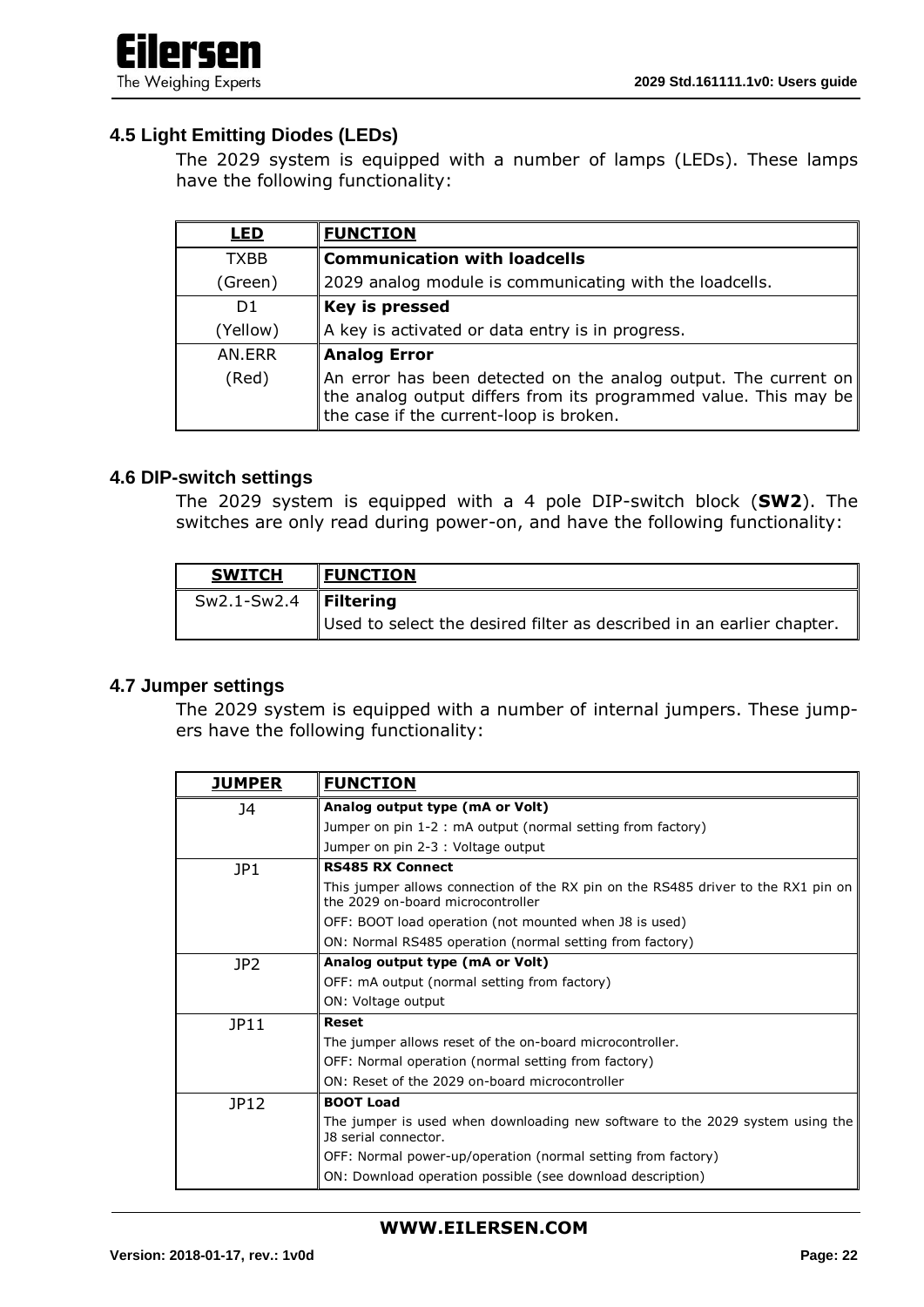

**IMPORTANT:** The placement of these should not be changed without consulting Eilersen Electric A/S.

#### **NOTE:**

- Ensure JP1 jumper is ON when RS485 connector (J12) is used.
- Ensure JP1 jumper is OFF when BOOT load connector (J8) is used.

#### **4.8 Analog output connector**

The 2 pole connector (J1) located below the display on the 2029 analog module is used for connection of the analog output signal. Connection of the analog output signal is done as follows:

| <u>J1 pin</u> | <b>PIN DESIGNATION   FUNCTION</b> |               |
|---------------|-----------------------------------|---------------|
|               | AN. OUT                           | Analog output |
|               | AN. RET                           | Analog return |

#### **NOTE:**

The analog output is an active output, and should NOT be connected to an active input.

#### **4.9 RS485 connector**

The 2029 analog module is equipped with a 9 pole female sub-D connector for RS485 connection. The connector (J12) is used for connection to a PC for configuration/monitoring of the 2029 analog module. The connector (J12) has the following pin out:

| $9$ pole subD $(312)$ | <b>I FUNCTION</b> |
|-----------------------|-------------------|
| J12.5                 | RS485-GND         |
| J12.6                 | $RS485-A (+)$     |
| J12.9                 | RS485-B (-)       |

**NOTE:** Ensure JP1 jumper is ON when RS485 connector (J12) is used.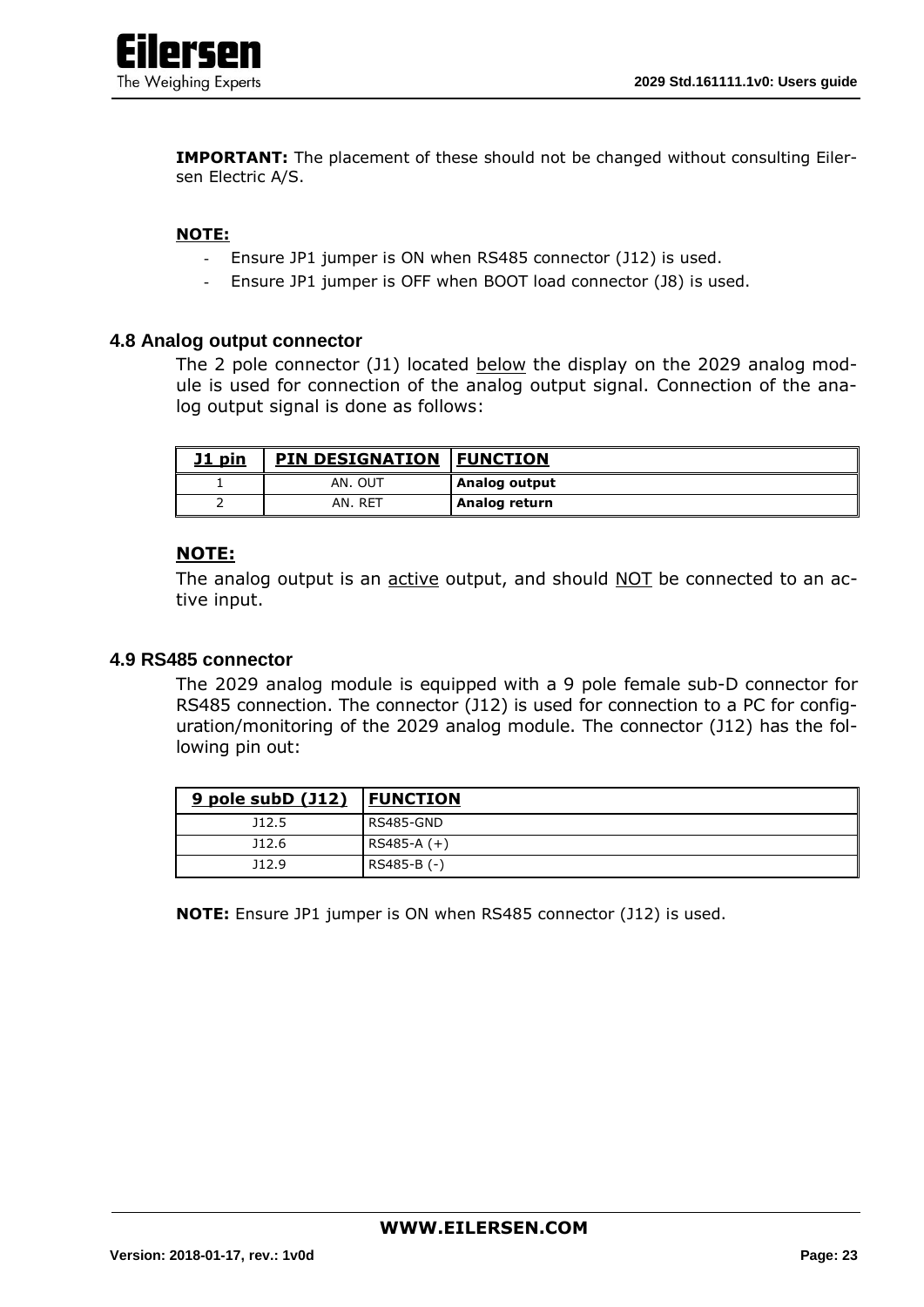

#### **4.10 Serial BOOT load connector**

The 5 pin serial connector (J8) can be used for download of new program to the 2029 system by use of a special serial cable supplied by Eilersen Electric A/S. The serial connector can also be used for test purposes by Eilersen Electric. This connector has the following pin-out:

| <b>J8 pin</b> | <b>FUNCTION</b> |
|---------------|-----------------|
|               | <b>GND</b>      |
|               | 3V <sub>3</sub> |
|               | <b>UART1-Rx</b> |
|               | <b>UART1-Tx</b> |
|               | <b>BOOTO</b>    |

**NOTE:** Ensure JP1 jumper is OFF when BOOT load connector (J8) is used.

#### **4.11 JTAG connector**

The 8 pin JTAG connector (J5) allows connection of a PC to the 2029 system by use of proper hardware/software tools. This allows for download of program and debugging during development. This connector is reserved for use by Eilersen Electric only. The connector has the following pin out:

| <b>J5 pin</b> | <b>FUNCTION</b> |
|---------------|-----------------|
|               | <b>GND</b>      |
| 2             | 3V <sub>3</sub> |
| 3             | <b>JNRST</b>    |
| 4             | <b>JTDI</b>     |
| 5             | <b>JTMS</b>     |
| 6             | <b>JTCK</b>     |
|               | <b>JTDO</b>     |
| ႙             | /RESET          |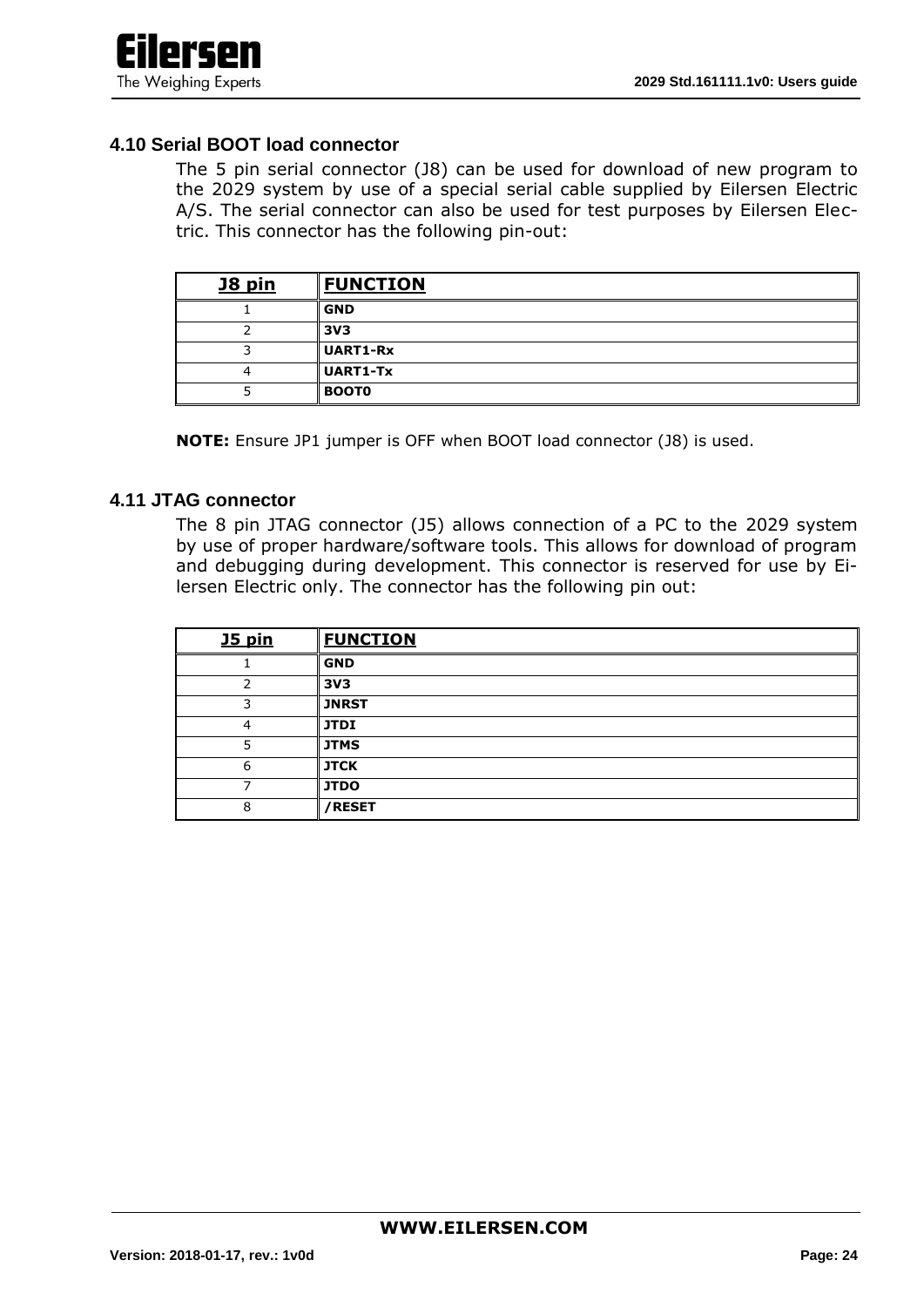

# **5) Appendices**

# **5.1 Appendix A: 2029 Installation checklist**

During installation of the system the following should be checked/performed:

| <b>ACTION</b>                           | <b>PARAMETERS</b>                                                                                                                                                                   |
|-----------------------------------------|-------------------------------------------------------------------------------------------------------------------------------------------------------------------------------------|
| 1. Check loadcells                      | Check loadcells are mounted mechanically correct.                                                                                                                                   |
| 2. Check electrical connections         | Check power supply, loadcells, digital I/O, analog interface and RS485 connection.                                                                                                  |
| 3. Check DIP switch settings            | Check DIP switches on loadcell interface modules (MCE2010) selects correct addresses.                                                                                               |
|                                         | Check DIP switches on 2029 analog module selects desired filtering.                                                                                                                 |
| 4. Apply power and check software ID    | Check software indication during power up sequence matches program name on front page.                                                                                              |
| 5. Unlock parameters                    | Enter the correct password in the PASS parameter.                                                                                                                                   |
| 6. Configure loadcells used             | Enter the correct number of connected loadcells in the <b>n.Lc.</b> parameter.                                                                                                      |
|                                         | Enter the correct number of supporting points in the <b>n.Crn.</b> parameter.                                                                                                       |
|                                         | If a change is made to these parameters, it may be necessary to turn the power off and on.                                                                                          |
| 7. Power off/on and check loadcells     | Check that the green TXBB lamps are ON (on both 2029 and all MCE2010 modules).                                                                                                      |
|                                         | Check that all other lamps on the MCE2010 modules behave as expected.                                                                                                               |
|                                         | Verify all loadcells found are without error indications in the Lc. O to Lc. X parameters.                                                                                          |
| 8. Unlock parameters once again         | Enter the correct password in the PASS parameter.                                                                                                                                   |
| 9. Check system calibration factor      | Check the system calibration factor is initially set to 524288 in the <b>CAL.F.</b> parameter.                                                                                      |
| 10. Configure update rate               | Enter the desired integration period (update rate in ms) in the <b>Int.PEr.</b> parameter.                                                                                          |
| 11. Configure the weighing range        | Depending on the used loadcells configure the weighing range unit in the <b>Unit.</b> parameter.                                                                                    |
|                                         | Depending on the used loadcells configure the weighing range dpno in the <b>dPno</b> parameter.                                                                                     |
|                                         | Depending on the used loadcells configure the weighing range division in the <b>div</b> parameter.                                                                                  |
|                                         | The weighing range parameters should match/reflect the actual weighing system and its capacity.                                                                                     |
| 12. Configure the level alarm setpoints | If the level alarms are to be used the setpoints should be configured in the <b>SP. 1</b> and <b>SP. 2</b> parameters.                                                              |
| 13. Configure the analog output         | Use the <b>An.SP.</b> parameter to indicate the load for full-scale signal (normally the total loadcell capacity).                                                                  |
|                                         | Use the <b>An.Err.</b> parameter to indicate the value set on the analog output during errors (normally<br>$20.00mA$ ).                                                             |
|                                         | Optionally use the <b>An.tESt</b> parameter to check the analog connection.                                                                                                         |
|                                         | Use the <b>An.tyPE</b> parameter to select signal type controlling analog output (normally <b>LoAd</b> is selected).                                                                |
|                                         | Check that the red <b>AN.ERR</b> lamp is OFF.                                                                                                                                       |
| 14. Configure the RS485 channel         | Use the rS485 parameter to select signal type controlling the RS485 channel (normally LoAd is selected).                                                                            |
| 15. Perform zero                        | Perform a zero with no load on weighing arrangement using the ZEro parameter or the ZERO input.                                                                                     |
| 16. Perform load check (2029)           | Verify the load indication with a known load using the <b>LoAd</b> parameter.                                                                                                       |
| 17. Perform load check (main system)    | Verify the load indication on the J1 connector is transferred correctly to the main control system.                                                                                 |
| 18. Perform system calibration?         | Optionally perform a system (span) calibration if desired/needed. Note system calibration factor.                                                                                   |
| (Optional)                              |                                                                                                                                                                                     |
| 19. Perform final load check            | If necessary verify the load indication in the <b>LoAd</b> parameter is ok using a known load.                                                                                      |
| (Optional)                              | If necessary verify the load indication in the <b>LoAd</b> parameter is transferred correctly on RS485 channel.                                                                     |
|                                         | If necessary verify the load indication in the <b>LoAd</b> parameter is represented correctly on the analog output<br>using the <b>OutPut</b> parameter and a measuring instrument. |
|                                         | If necessary verify the load indication in the <b>LoAd</b> parameter is transferred correctly to the main control<br>system.                                                        |
| 20. Lock parameters                     | Lock parameter change by setting the password in the <b>PASS</b> parameter to 0.                                                                                                    |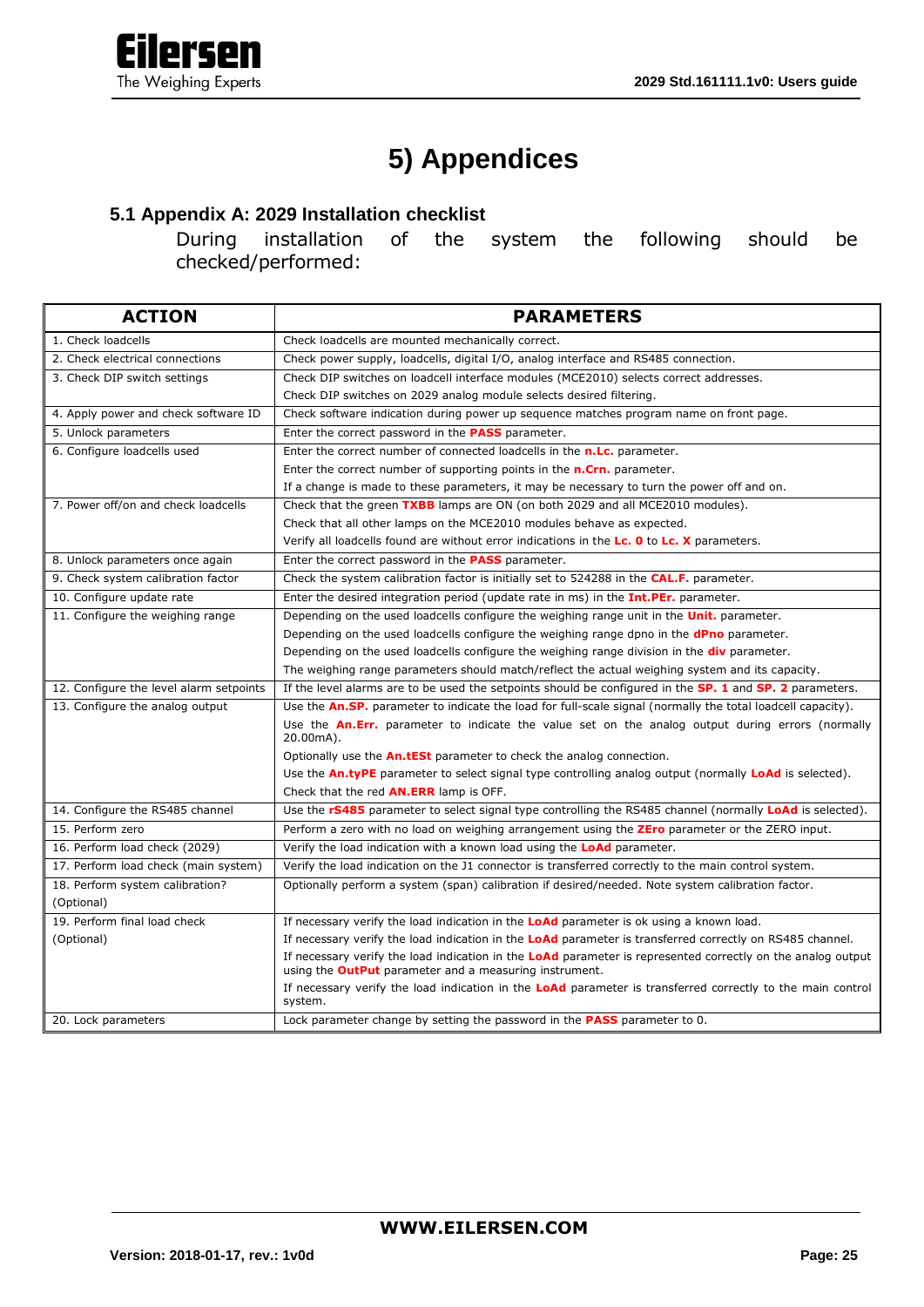

# **5.2 Appendix B: 2029 Parameter list**

This application contains the following parameters:

| <b>PARAMETER</b> | <b>DESCRIPTION</b>                                                    |  |  |  |
|------------------|-----------------------------------------------------------------------|--|--|--|
| LoAd             | Display current load on loadcells.                                    |  |  |  |
| OutPut           | Display current analog output signal (0.00-20.00mA).                  |  |  |  |
| <b>PASS</b>      | Display/Change password for unlocking/locking data entry.             |  |  |  |
| ZEro             | Request zero of current load indication.                              |  |  |  |
| CAL.L.           | Display/Change calibration load used.                                 |  |  |  |
| CAL.             | Perform system calibration.                                           |  |  |  |
| CAL.F.           | Display/Change system calibration factor (default is 524288).         |  |  |  |
| n.Lc.            | Display/Change number of loadcells connected.                         |  |  |  |
| n.Crn.           | Display/Change number of supporting corners.                          |  |  |  |
| Int.PEr.         | Display/Change integration period (measurement time in ms).           |  |  |  |
| Unit             | Display/Change weighing range unit (Kg, Lb., Gram, Tons).             |  |  |  |
| dPno             | Display/Change weighing range dpno (digits after decimal point).      |  |  |  |
| div              | Display/Change weighing range division.                               |  |  |  |
| $SP.$ 1          | Display/Change setpoint for controlling digital output OUT1.          |  |  |  |
| SP.2             | Display/Change setpoint for controlling digital output OUT2.          |  |  |  |
| An.SP.           | Display/Change load value for full analog output signal.              |  |  |  |
| An.Err.          | Display/Change analog output value used during error (0.00-20.00).    |  |  |  |
| An.tESt          | Enter analog test mode and output different test values (0.00-20.00). |  |  |  |
| An.tyPE          | Display/Change signal type transferred on analog output.              |  |  |  |
| rS485            | Display/Change signal type transferred on serial RS485 channel.       |  |  |  |
| Lc. $0 -$ Lc. 7  | Display individual loadcell signals/status for connected loadcells.   |  |  |  |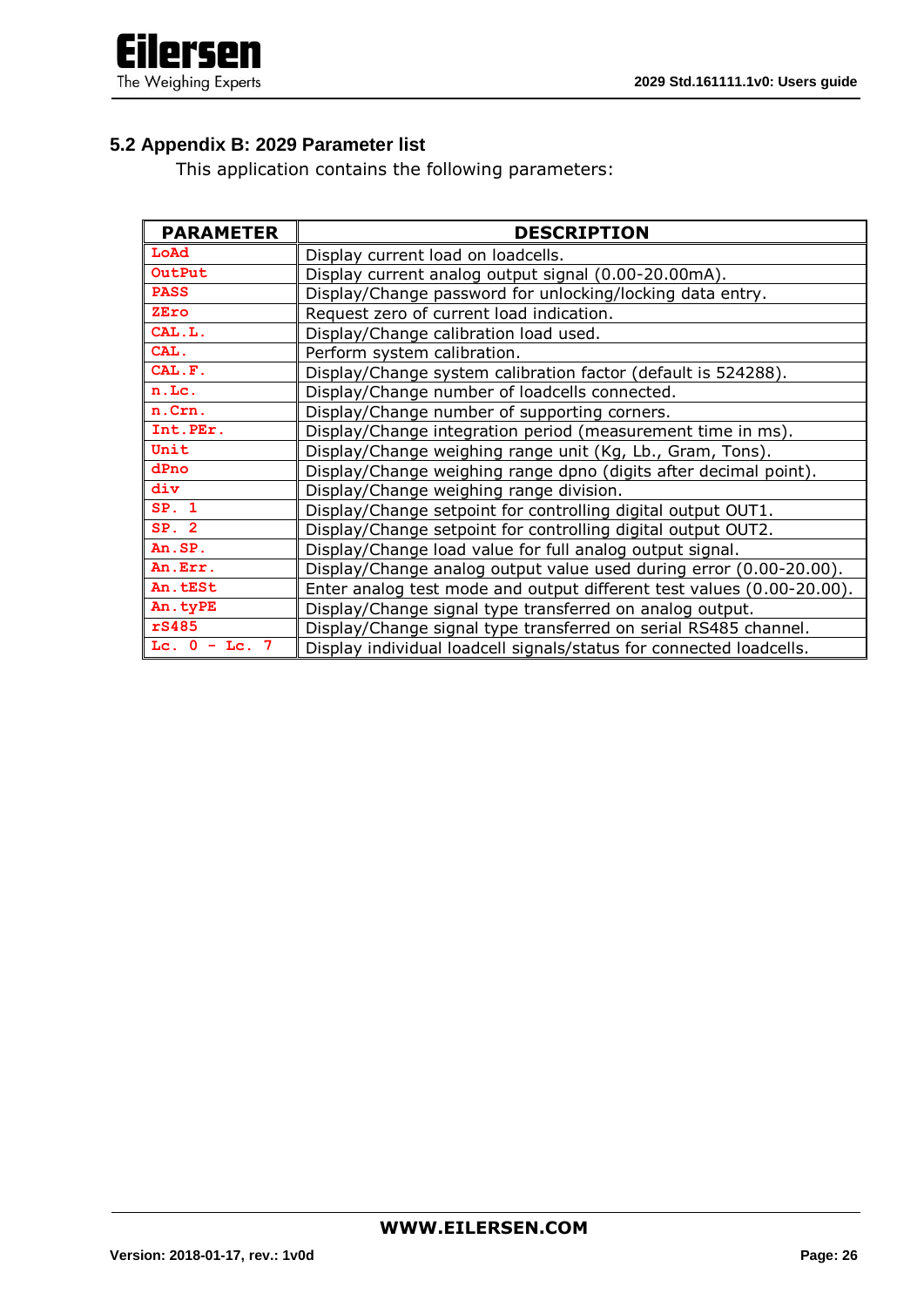

# **5.3 Appendix C: Trouble shooting**

## **5.3.1 Trouble shooting – Status code indication**

If the 2029 analog module detects a situation that results in a status code indication different from 0, the 2029 analog module will output its error value (see **An.Err.** parameter) on its analog output, and the level alarms will both be active, no matter what the current load is. The actual status code will then be shown instead of the actual load in the **LoAd** , **ZEro** and **CAL.** parameters. It will then be possible to use the **Lc. X** parameter to try and locate the error.

#### **5.3.2 Trouble shooting – Analog output error**

If the build-in Digital to Analog Converter (DAC) detects an over temperature or detects that the analog output signal is different from its programmed value, then the **AN.ERR** light emitting diode will be lit. This will for example be the case if the current-loop is broken in a system where the module is in its current configuration.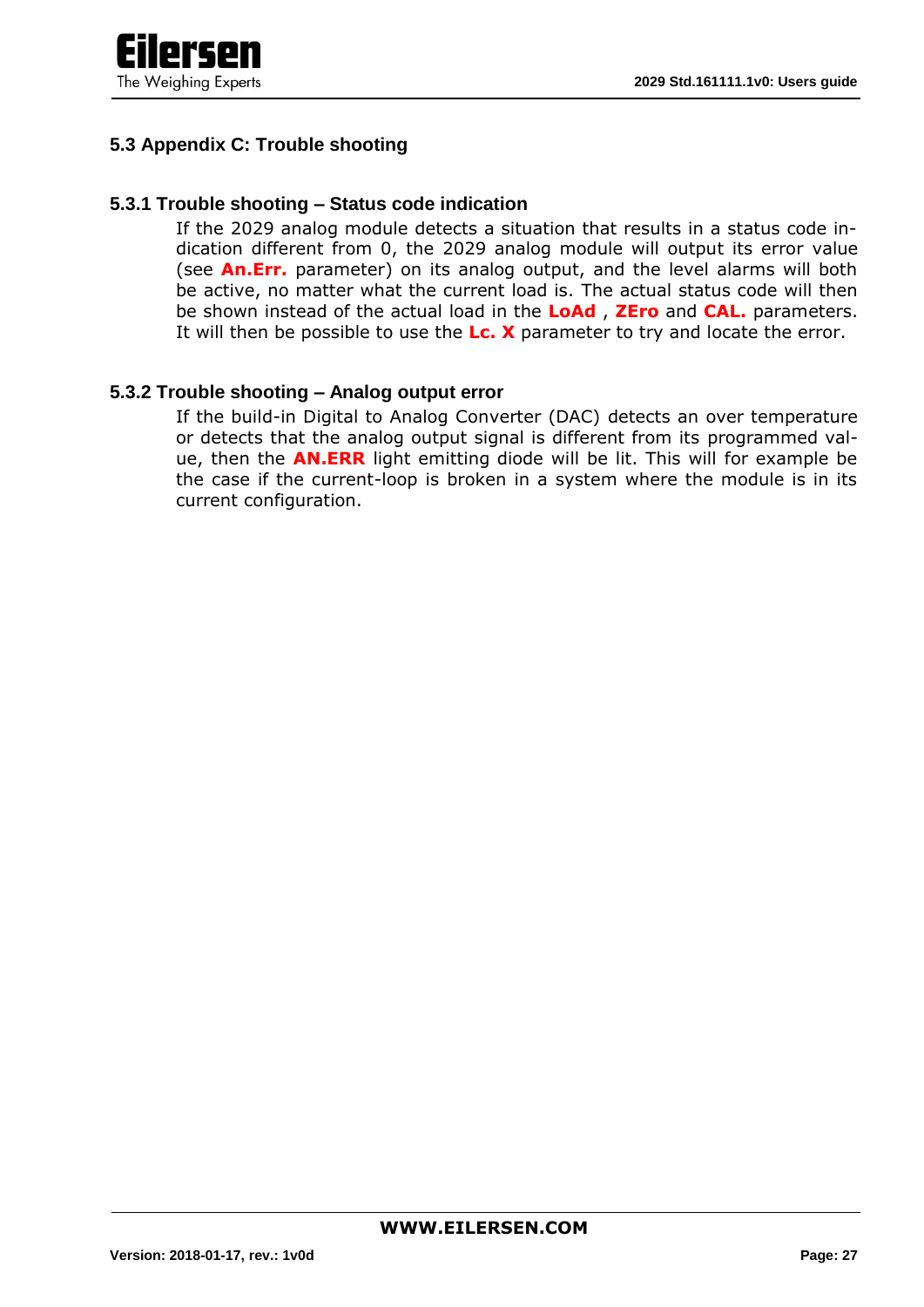

### **5.4 Appendix D: Actual filter characteristics**

The filter frequency depends on the weight display reading update rate (integration period). Examples are given in the table below depending on the filter number selected using the DIP switches as described above:

| Update period (ms) |             | 20      | 100                                      | 200             | 400             |                 |
|--------------------|-------------|---------|------------------------------------------|-----------------|-----------------|-----------------|
| Filter             |             |         | Filter frequency (Hz) and total settling |                 |                 |                 |
| No.                | <b>Taps</b> | Damping | time (ms/s)                              |                 |                 |                 |
| 0                  |             |         | No filter enabled                        |                 |                 |                 |
| $\mathbf{1}$       | 7           | $-60dB$ | 12 Hz                                    | $2,4$ Hz        | $1,2$ Hz        | $0,6$ Hz        |
|                    |             |         | 140 ms                                   | 700 ms          | 1,4 s           | 2,8s            |
| 2                  | 9           | $-60dB$ | 10 Hz                                    | $2,0$ Hz        | $1,0$ Hz        | $0,5$ Hz        |
|                    |             |         | 180 ms                                   | 900 ms          | 1,8 s           | 3,6 s           |
| 3                  | 9           | $-80dB$ | 12 Hz                                    | $2,4$ Hz        | $1,2$ Hz        | $0,6$ Hz        |
|                    |             |         | 180 ms                                   | 900 ms          | 1,8s            | 3,6 s           |
| 4                  | 12          | $-60dB$ | 8 Hz                                     | $1,6$ Hz        | $0,8$ Hz        | $0,4$ Hz        |
|                    |             |         | 240 ms                                   | 1,2s            | 2,4s            | 4,8 s           |
| 5                  | 12          | $-80dB$ | 10 Hz                                    | $2,0$ Hz        | $1,0$ Hz        | $0,5$ Hz        |
|                    |             |         | 240 ms                                   | 1,2 s           | 2,4s            | 4,8 s           |
| 6                  | 15          | $-80dB$ | 8 Hz                                     | $1,6$ Hz        | $0,8$ Hz        | $0,4$ Hz        |
|                    |             |         | 300 ms                                   | 1,5 s           | 3 <sub>s</sub>  | 6 <sub>s</sub>  |
| $\overline{7}$     | 17          | $-60dB$ | 6 Hz                                     | $1,2$ Hz        | $0,6$ Hz        | $0,3$ Hz        |
|                    |             |         | 340 ms                                   | 1,7 s           | 3,4s            | 6,8 s           |
| 8                  | 21          | $-80dB$ | 6 Hz                                     | $1,2$ Hz        | $0,6$ Hz        | $0,3$ Hz        |
|                    |             |         | 420 ms                                   | 2,1 s           | 4,2 s           | 8,4 s           |
| 9                  | 25          | $-60dB$ | 4 Hz                                     | $0,8$ Hz        | $0,4$ Hz        | $0,2$ Hz        |
|                    |             |         | 500 ms                                   | 2,5 s           | 5 <sub>s</sub>  | 10 <sub>s</sub> |
| 10                 | 32          | $-80dB$ | 4 Hz                                     | $0,8$ Hz        | $0,4$ Hz        | $0,2$ Hz        |
|                    |             |         | 640 ms                                   | 3,2 s           | 6,4 s           | 12,8s           |
| 11                 | 50          | $-60dB$ | $2$ Hz                                   | $0,4$ Hz        | $0,2$ Hz        | $0,1$ Hz        |
|                    |             |         | 1,0s                                     | 5 <sub>s</sub>  | 10 <sub>s</sub> | 20 <sub>s</sub> |
| 12                 | 64          | $-80dB$ | $2$ Hz                                   | $0,4$ Hz        | $0,2$ Hz        | $0,1$ Hz        |
|                    |             |         | 1,28 s                                   | 6,4 s           | 12,8 s          | 25,6 s          |
| 13                 | 67          | $-60dB$ | $1,5$ Hz                                 | $0,3$ Hz        | $0,15$ Hz       | 0,075 Hz        |
|                    |             |         | 1,34 s                                   | 6,7 s           | 13,4 s          | 26,8 s          |
| 14                 | 85          | $-80dB$ | $1,5$ Hz                                 | $0,3$ Hz        | $0,15$ Hz       | 0,075 Hz        |
|                    |             |         | 1,70 s                                   | 8,5 s           | 17 <sub>s</sub> | 34 s            |
| 15                 | 100         | $-60dB$ | 1 Hz                                     | $0,2$ Hz        | $0,1$ Hz        | $0,05$ Hz       |
|                    |             |         | 2,0 s                                    | 10 <sub>s</sub> | 20 <sub>s</sub> | 40 <sub>s</sub> |